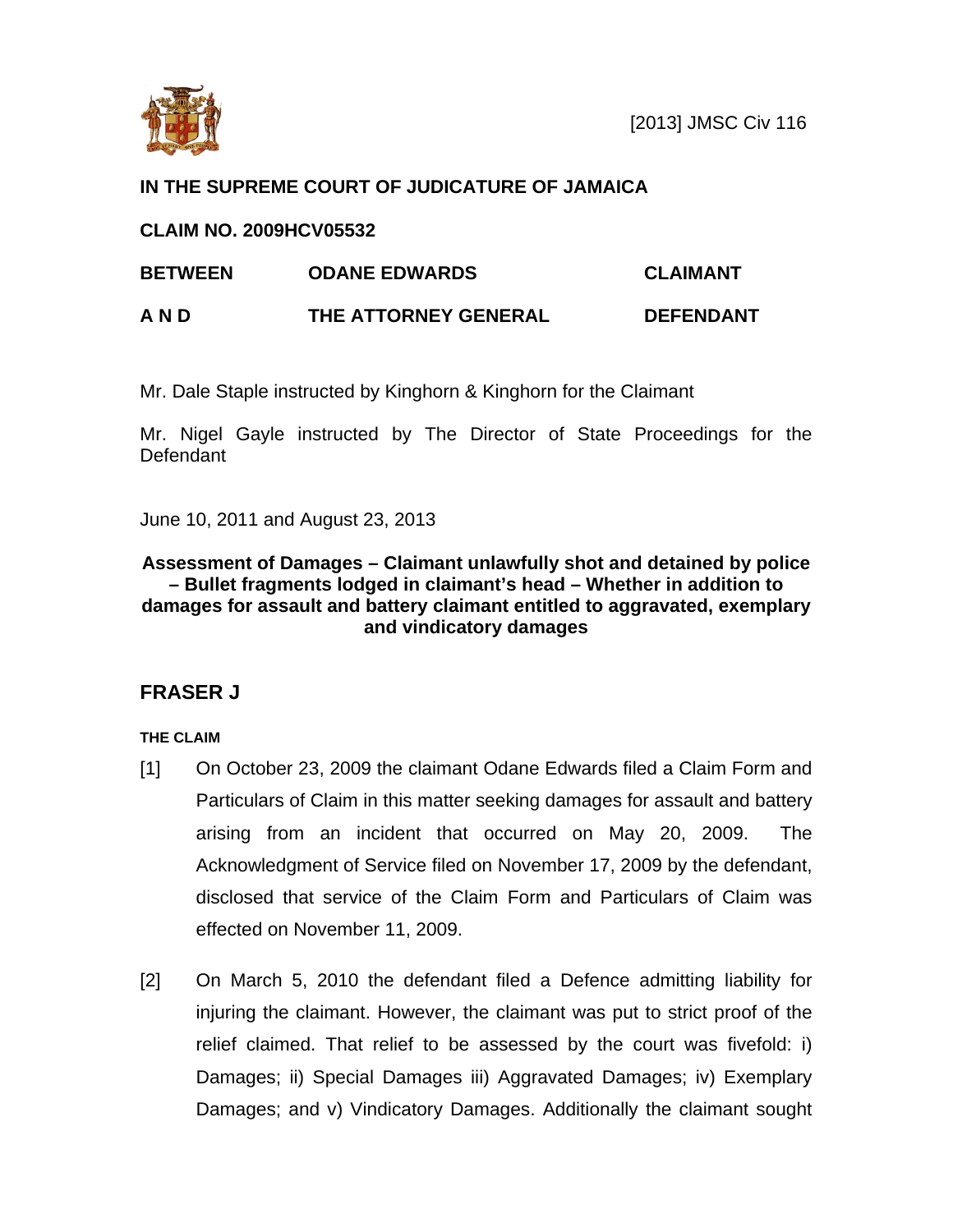interest pursuant to the Law Reform (Miscellaneous Provisions) Act and Costs. Judgment on Admission for the claimant to recover damages to be assessed and costs to be taxed, was filed on April 6, 2010 and entered at Volume 749 Folio 456 of the Judgment Book.

#### **THE INCIDENT**

- [3] The claimant's witness statement dated and filed May 9, 2011 was received as his evidence in chief at the hearing. He was cross examined by counsel for the defendant. The claimant's evidence is that on May 20, 2009 he was on his way to school, in a car being driven by his in-law Andrew Bonnick. Upon reaching the square at Mango Valley in the parish of St. Mary, he saw his grand uncle Mr. Winston Jackson. They pulled over to talk to him. The claimant was in the front passenger seat and Mr. Jackson was at the front passenger door. In his statement the claimant said this was about 8:30 p.m., but under cross examination he indicated this was an error and the time was actually 8:30-9:00 a.m. The unchallenged fact that some subsequent events, to be recounted later, occurred, make it clear that the incident unfolded in the morning rather than the evening.
- [4] The claimant's narrative continued with him indicating that as he was talking to Mr. Jackson, Mr. Jackson touched him on his left shoulder and looked towards the back of the vehicle. This caused the claimant to look over his right shoulder towards the back of the vehicle. He saw the figure of a gun being held by someone who was at the back of the car, but not close enough to touch the car. In his statement he said he saw the face of the individual with the gun but in cross-examination he said that was a mistake. He saw the hand holding the gun, but not the face of the person who held it.
- [5] He then looked at Andrew, he felt the car rock a bit and then he heard the first explosion which came through the left side of the back window. The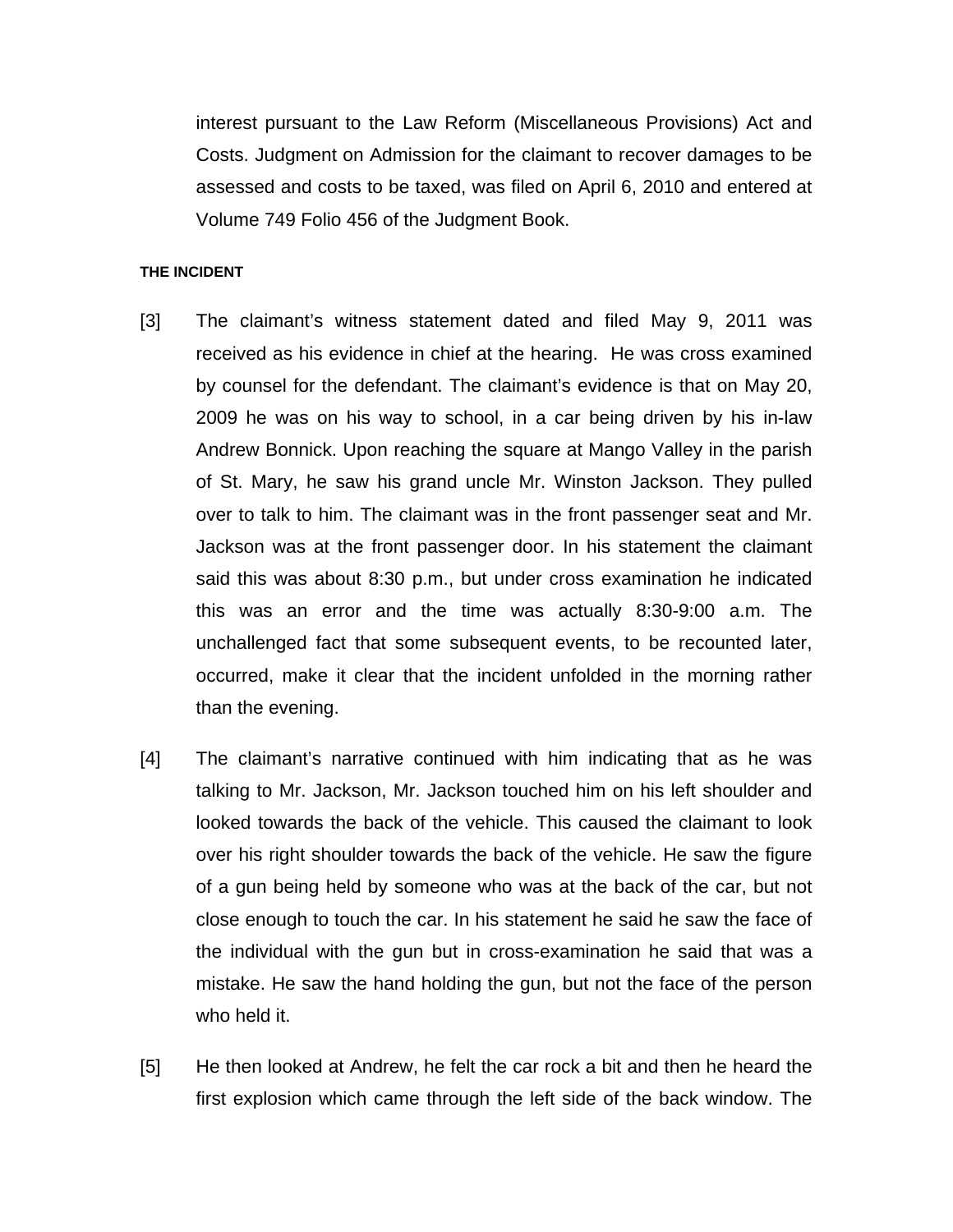force of it pushed him to the dash board of the car. He then told Andrew to drive him to his mother's house which was a few blocks away. When they drove off he heard a second explosion which was directly between the door jamb which pushed him against the dashboard. In his statement he indicated that he felt a bump come up on his head and he realized he was bleeding after the first shot. However in cross examination he said he felt the bump after the second shot. Nothing of moment however turns on that inconsistency.

- [6] There was then a third explosion which went into the gas tank. They drove to his mother's house in Bamboo Walk at which point he realised there was a police van that came and stopped behind their car. Two men in police vests came out of the vehicle along with one without a vest and were asking them where they threw the gun. While they made this query they were handcuffing Andrew and searching the vehicle.
- [7] The claimant was there holding his head, crying and telling them that something was in his head. The police were saying that it was the splinter from the glass. The claimant was begging them to take him to the hospital.
- [8] The police told the claimant to sit on the railing of the verandah. He remained standing and was making a lot of noise. They then handcuffed him. One police was left with him and Andrew and the other two went to search the bushes of the drive way of the house. The other two then returned from searching the bushes. One Mrs. Powell came out of the house and told the police she knew them and that they lived there. Mrs. Powell called the claimant's mother and other neighbours started to gather and make a lot of noise.
- [9] The police then sent Andrew and the claimant to sit in the vehicle, instructing the claimant to use his hand to break out the already shattered glass to open the car door. The claimant was in the car for about 20 minutes then he was driven with Andrew to the Retreat Police Station in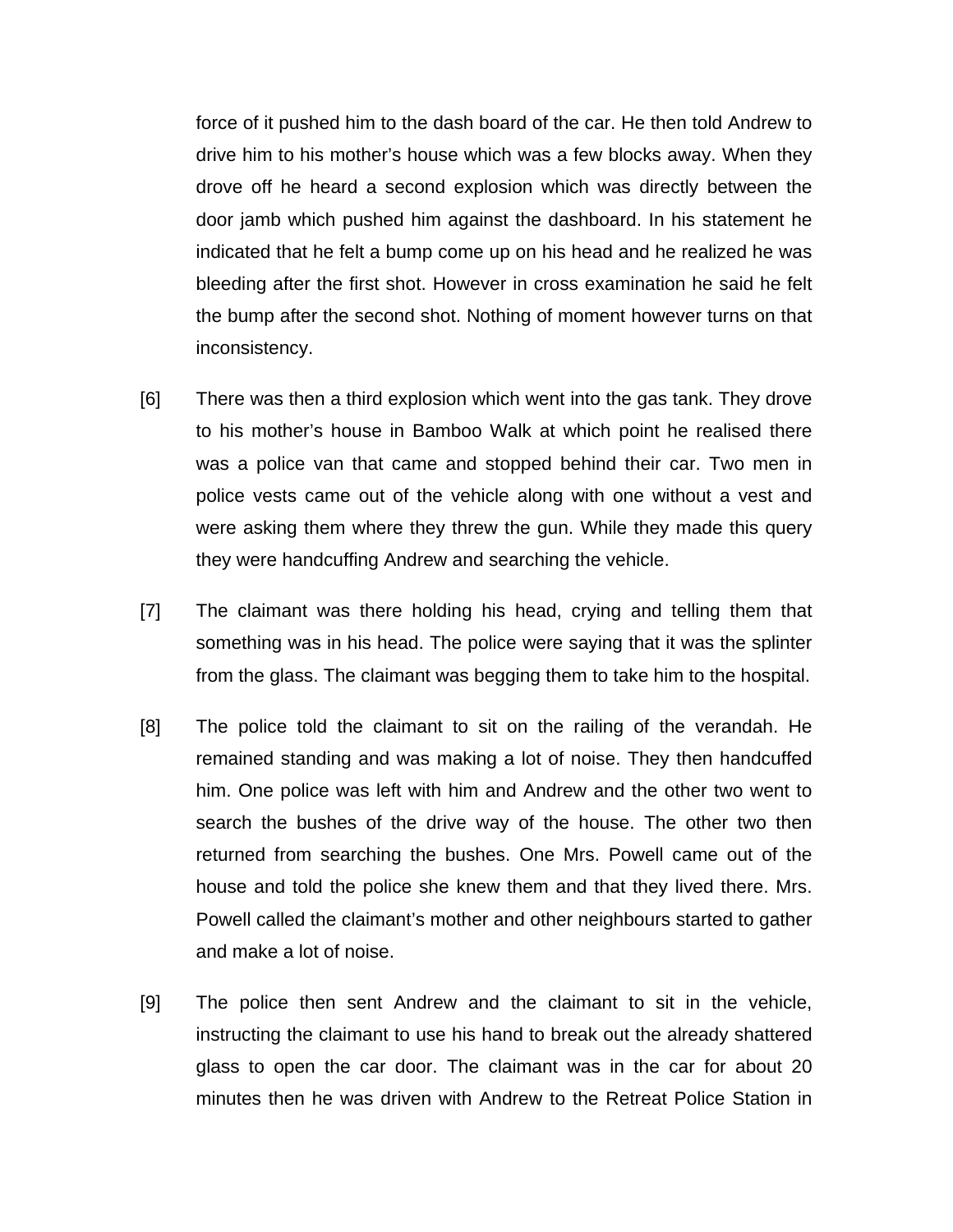the parish of St. Mary where they were put to sit on a bench and handcuffed to a railing. Andrew was taken into a room to be questioned and then he was similarly taken in and questioned. They were then both placed back on the bench to sit down. The police called his mother and he started to cry saying that he was feeling pain. They came and pulled the handcuff off the railing, handcuffed both his hands and took him to the nearby clinic.

- [10] There the police told the nurse it was just splinters in the claimant's head and that the wound should just be cleaned and dressed. The claimant was still handcuffed at this time.
- [11] The claimant was then taken back to the station. He, his mother and Andrew were in one section. The police were still trying to get some information on the car to see if it was stolen. The claimant continued at paragraph 19 of his statement, *"They were talking about how they could put something on us like seen on television. They also offered us money for us to forget about the case. They were trying to be friendly to us after they realized that they did not find anything to charge us for."*
- [12] The claimant further indicated in his statement that there was a police officer who his father knew, who came and took him to Dr. Wright in Ocho Rios. Dr. Wright gave him some medication and sent him to do an X-ray and then to the St. Ann's Bay Hospital with the X-ray and letter.
- [13] The claimant received treatment at the St. Ann's Bay Hospital and then subsequently from Doctors Micas Campbell, Terrence Bernard, Carl Bruce, Lodian Wright and Denton Barnes.

#### **THE SPECIAL DAMAGES**

[14] The claimant and the defendant agreed Special Damages in the sum of \$139,060.90. The court will therefore make the award under this head in the agreed sum.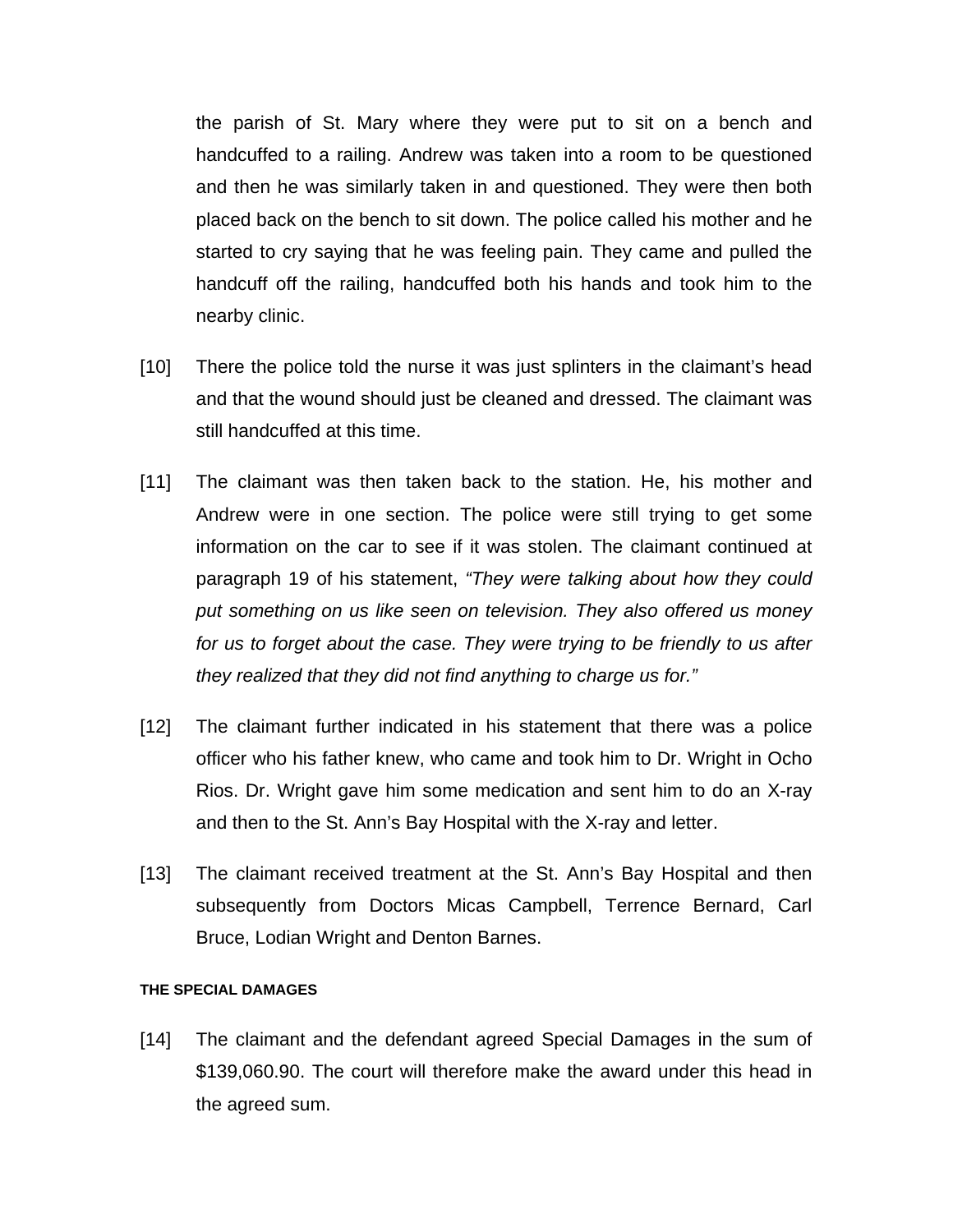### **THE GENERAL DAMAGES (Pain and Suffering and Loss of Amenities)**

- [15] On the date of hearing the claimant was granted an amendment to the particulars of injury outlined in the Particulars of Claim. With the amendments highlighted by underlining, those particulars now read:
	- (a) Headache;
	- (b) ringing in both ears;
	- (c) pain in the right ear;
	- (d) Bullet fragments noted in the soft tissue adjacent to right parietal bone;
	- (e) Gunshot wound to the head;
	- (f) Retained foreign body to the skull;
	- (g) Facial nerve damage;
	- (h) Moderately severe post traumatic stress disorder; and
	- (i) Post concussion syndrome with associated psychiatric stress disorder.
- [16] Counsel for the defendant submitted that as liability was admitted months before the claimant was allowed to amend his particulars of injuries, no award should be made for any uncorroborated evidence of injuries and their impact on the claimant. In keeping with established principles concerning the application of the burden and standard of proof the court will assess the evidence adduced and accordingly make the appropriate award.

**The Statement of the Claimant (Pain and Suffering Alleged)**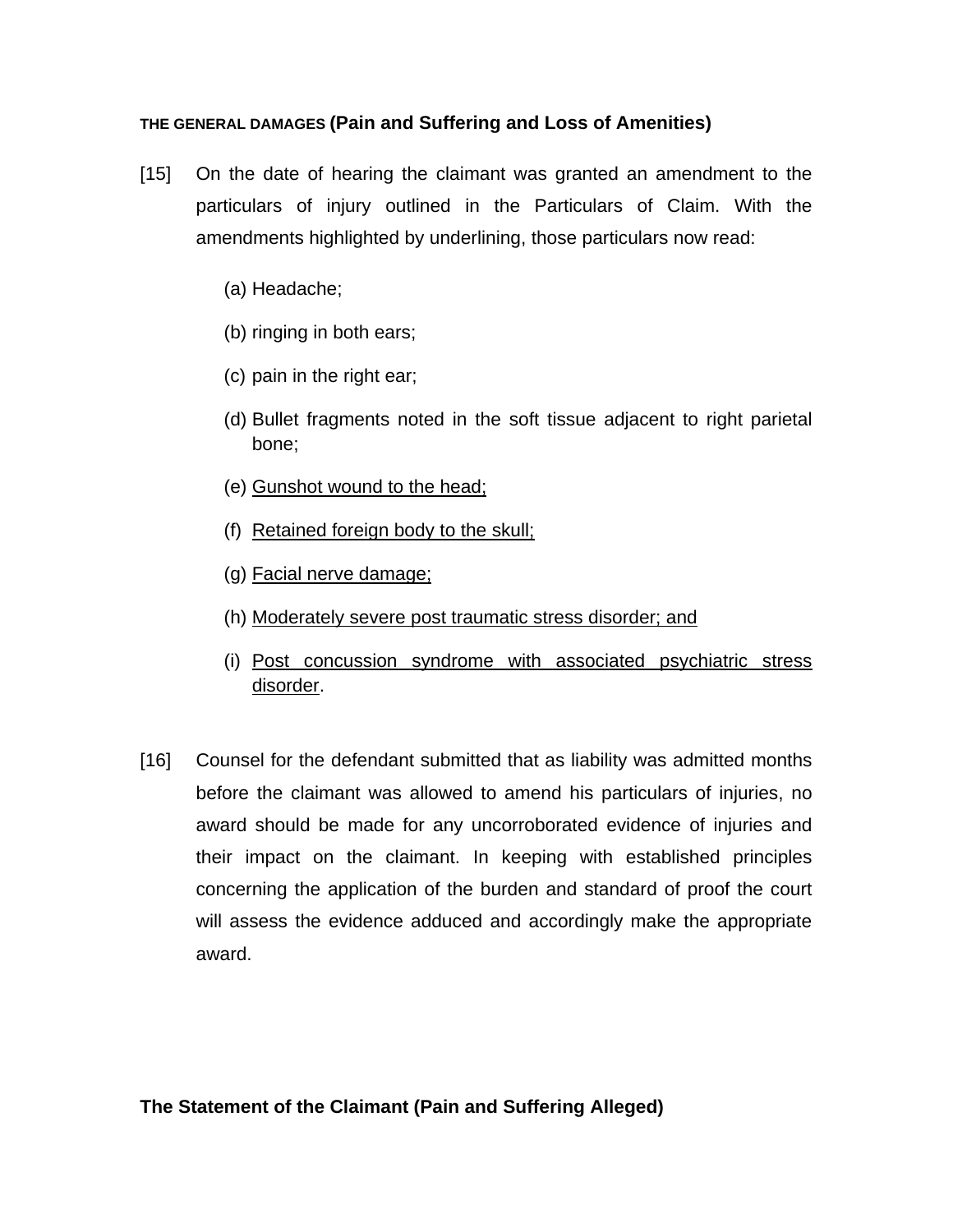[17] In his statement the claimant indicated that he was still feeling pain in his head especially when the time was cold. He further said that there were times when the right side of his body was numb and he could not feel anything. He continued that sometimes the pain would move to a different section of his head. Further, that when he was reading at night he would feel pain in his head and have to be straining his eyes. He also stated that since the incident he had become very aggressive and he was not like that before.

## **The Medical Reports**

- [18] The following medical reports and radiology report were received in evidence as exhibits. The reports of:
	- (a) Dr. Lodian P. Wright *(exhibit 1)*
	- (b) Dr. Micas Campbell dated December 7, 2009 *(exhibit 2a)*
	- (c) Dr. Micas Campbell dated March 23, 2010 *(exhibit 2b)*
	- (d) Dr. Carl Bruce dated May 17, 2010 *(exhibit 3)*
	- (e) Dr. Terrence Bernard *(exhibit 4)*
	- (f) Dr. Denton Barnes dated January, 24, 2011 *(exhibit 5)*
	- (g) Dr. Wesley Sinclair dated May 21, 2009 (radiology report) *(exhibit 6)*

## *The Report of Dr. Wright*

[19] He was the first to see the claimant on May 20, 2009 the day of the incident and noted that the claimant complained of having a headache, pain from a wound, ringing in both ears and being nervous and having palpitations. On examination the claimant was not found to have any apparent painful distress. A small puncture wound to the right temporal area was noted. Medication was prescribed and an X-Ray recommended.

*The Reports of Dr. Campbell*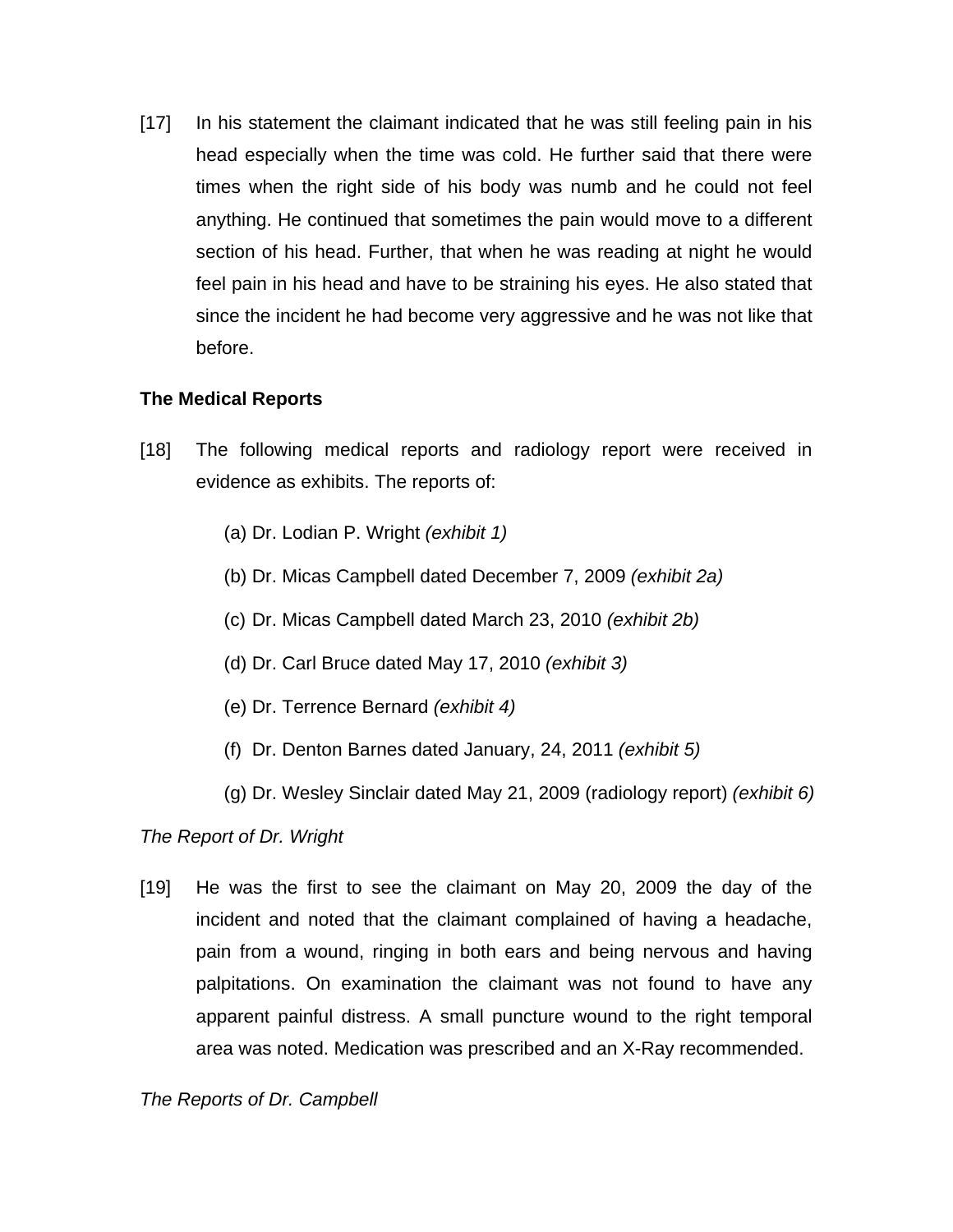- [20] In his first (interim) report Dr. Campbell noted that on presentation on June 24, 2009 the claimant complained of severe anxiety problems and difficulty sleeping and thinking, due to constant flashbacks. He also complained of pain and discomfort at the wound site where the bullet fragments were still lodged.
- [21] On examination he was noted to be clinging to his mother ambulating very slowly but with no painful distress; though with a look of anxiety on his face. There were scattered raised hard areas on the right parietal side of his head corresponding to the bullet fragments in the X-rays. The reflexes of his right eye were normal but his vision was 10/20 decreased. His pupils were equal and reactive to light. There was a decreased tone and lack of sensation in the upper half of the right side of the face. He was diagnosed as having: i) Gunshot wound to the head; ii) Post Traumatic Stress Disorder (Severe); iii) Retained Foreign Body to the skull; and iv) Facial Nerve Damage.
- [22] In his second (final) report Dr. Campbell noted that on presentation the claimant complained of inability to sleep, headaches (sometimes severe and disabling), recurrent flashbacks, blurred vision, numbing and tingling sensation to the face, tinnitus and anorexia with associated weight loss as well as difficulty combing and washing his hair. On examination, Dr. Campbell again noted the presence of the bullet fragments and decreased visual acuity to the right eye, though reflexes were intact and pupils equal and reactive to light. The decreased sensation to the right side of the face and cheek was described as mild.
- [23] Dr. Campbell indicated that given the complex nature of his injuries and persistent symptoms, the claimant's management had to take on a multidisciplinary approach with him seeing an ophthalmologist for his decreased vision, a neurosurgeon for the gunshot wound to the head and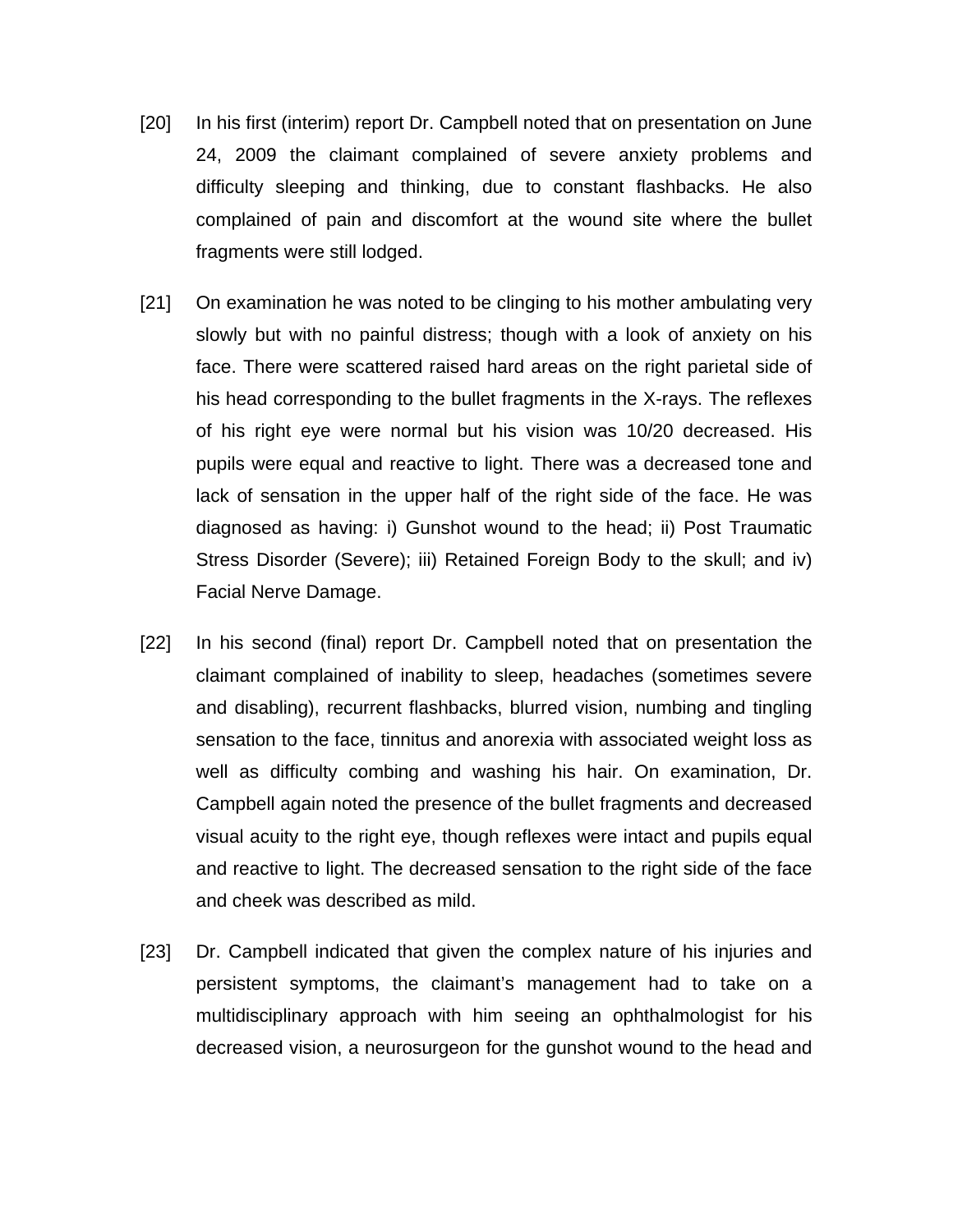associated symptoms as well as a psychiatrist to address his fragile mental state.

## *The Report of Dr. Bruce (Neurosurgeon)*

- [24] The claimant was seen by Dr. Bruce on October 9, 2009 and complained of headaches, dizziness, "flashbacks" and that he felt like his eyes were popping out. He also indicated he had tenderness in the right scalp, headaches when combing his hair and that cold weather caused the bullet fragments to hurt. On examination it was noted he was alert and oriented with intact cranial nerves. The tenderness to his right parietal scalp caused by the bullet fragment was observed.
- [25] Examination of the claimant's skull radiographs showed bullet fragments in the soft tissue over the right parietal bone. This was confirmed by a CT scan done on October 22, 2009 which showed two fragments the larger of which was 4.8mm. A hypodense lesion was seen on the right parietal area that could represent an injury to the brain at the time of the incident.
- [26] The claimant was assessed as having post concussion syndrome with associated psychiatric stress disorder. It was indicated that he would need at least two years post injury to gain maximum medical improvement. He was estimated as having at that time ten percent (10%) whole person impairment.

## *The Report of Dr. Terrence Bernard (Consultant Psychiatrist)*

[27] The claimant was seen by Dr. Bernard in 2009 on July 15 and 26, August 26, September 23, and December 16 and on March 24, 2010. The claimant reported headaches especially when trying to study, being afraid to go on the road alone and poor sleep. The claimant also did not socialize as much as he used to.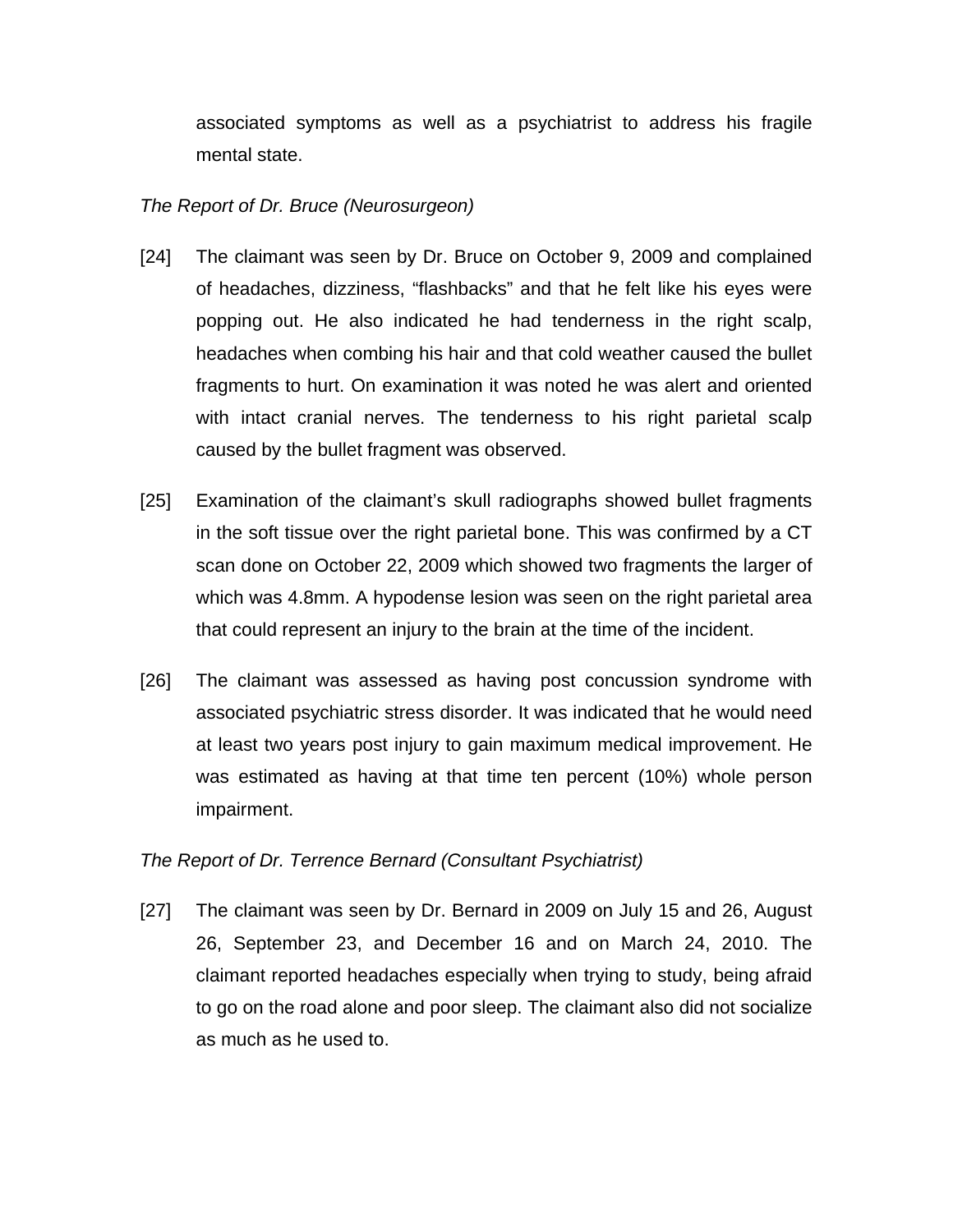[28] He was diagnosed with moderately severe Post Traumatic Stress Disorder (PTSD) and treated with a combination of psychotherapy and medication. His prognosis showed that he improved gradually with treatment until he was almost symptom free. However it was noted that his condition was a bit fragile as his symptoms could easily be triggered off by stressful experiences. It was recommended that he continue follow up for at least three years to help him navigate stressful experiences that may lead to a resurgence of symptoms.

#### *The Report of Dr. Denton Barnes (Orthopaedic Resident)*

- [29] The claimant was treated at the St. Ann's Bay Hospital on May 21, 2009 where he presented with an injury caused the day before by a glancing blow by a bullet to the right side of his head. He complained of drowsiness, palpitations and poor sleep since the incident. On examination among the significant findings it was noted that there was a small laceration to the right parietal region of the scalp and mild surrounding tenderness. He was referred to the psychiatrist for evaluation as he was displaying evidence of PTSD.
- [30] On June 10, 2009 when he was seen for review he complained of global headache, but had no other associated symptoms. He was advised to continue psychiatric follow up.
- [31] On December 21, 2010 when he was reviewed for medical reporting the claimant reported no difficulty with the fragment but complained of constant headache, occasional blurred vision, and difficulty driving, concentrating and with grooming his hair due to the scar in his scalp.
- [32] Repeat examination revealed a foreign body palpable over the right parietal region of the scalp that was mobile and not attached to the bone or skin. There was full range of movement of the eyes while the central nervous system was grossly normal while his motor systemic examination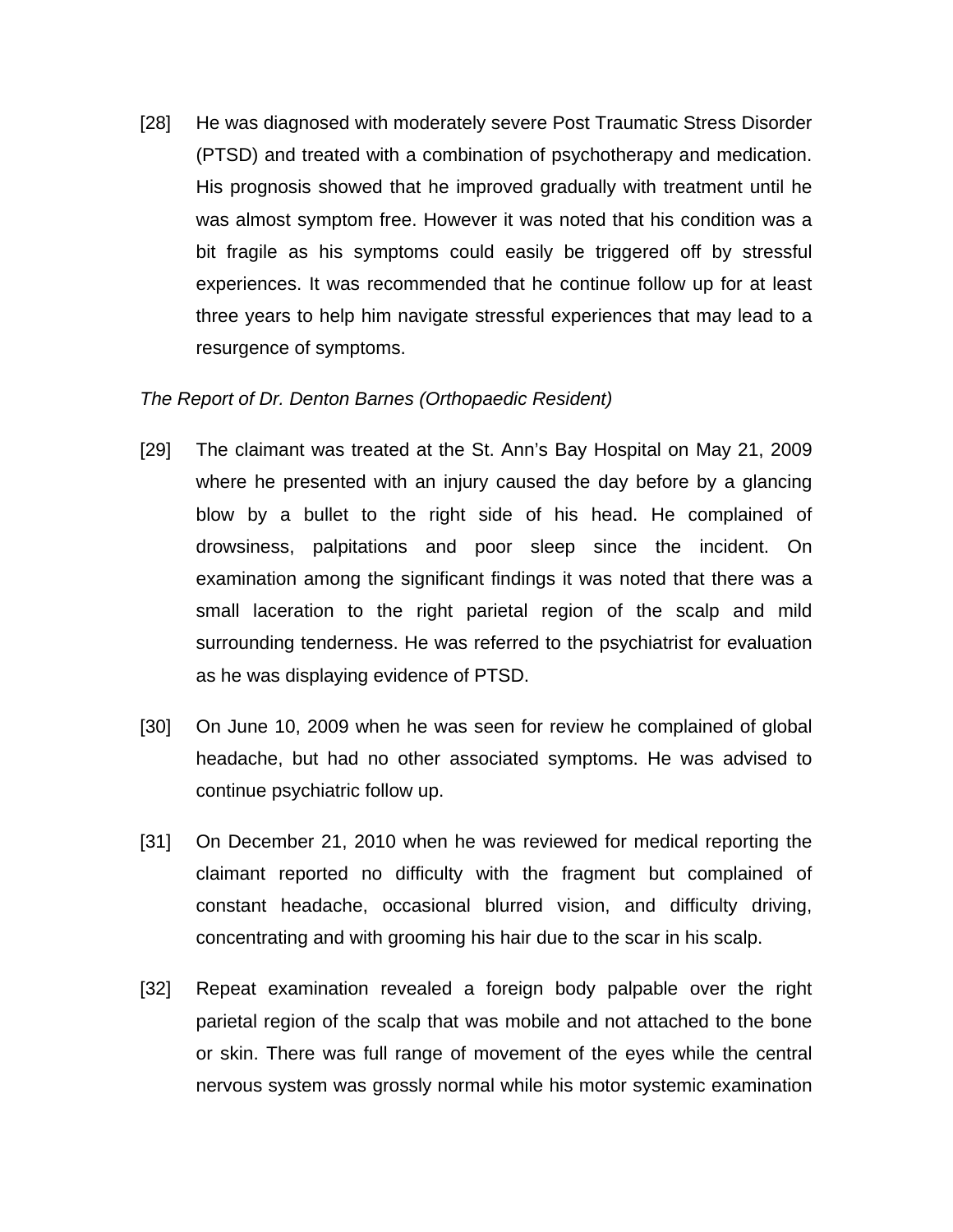was normal. He was advised to continue psychiatric medication and that he didn't need to remove the foreign body unless he was concerned about its presence. He was then discharged from care.

[33] In Dr. Barnes' opinion the claimant had no impairment from the physical aspect of the injury but indicated the psychiatrist would have to speak to any psychiatric impairment.

## **The Summary Submissions of Counsel**

## *Counsel for the Claimant*

- [34] Based on the above evidence counsel for the claimant pointed out the physical injuries noted and the effects of these injuries complained of. He highlighted the pain the claimant said he was in after being shot and the period of 6 hours before he was taken to the clinic by the police. Also highlighted was the subsequent suffering noted in the claimant's statement and testified to at the time of the hearing. In particular the PTSD was highlighted as increasing the level of physical suffering of the claimant. However, the submission also made that there was a recommendation from the doctors that the bullet fragments be removed, was not correct. What Dr. Denton Barnes did indicate was that, *"He should have no long term sequeale [sic] with him having the foreign body in his head however he will need removal of this foreign body at some point in the future if and when he so desires."*
- [35] Counsel also pointed out that Dr. Bruce noted a hypodense lesion on the right parietal area that could represent an injury to the brain even while he recognised that Dr. Barnes noted that there was no impairment from the physical aspects of the injury. Counsel focused on the psychiatric impairment suggesting that it was the most significant consequence of the injury suffered by the claimant. He referred to the opinions of Dr Bruce that the claimant would have needed at least 2 years for maximum medical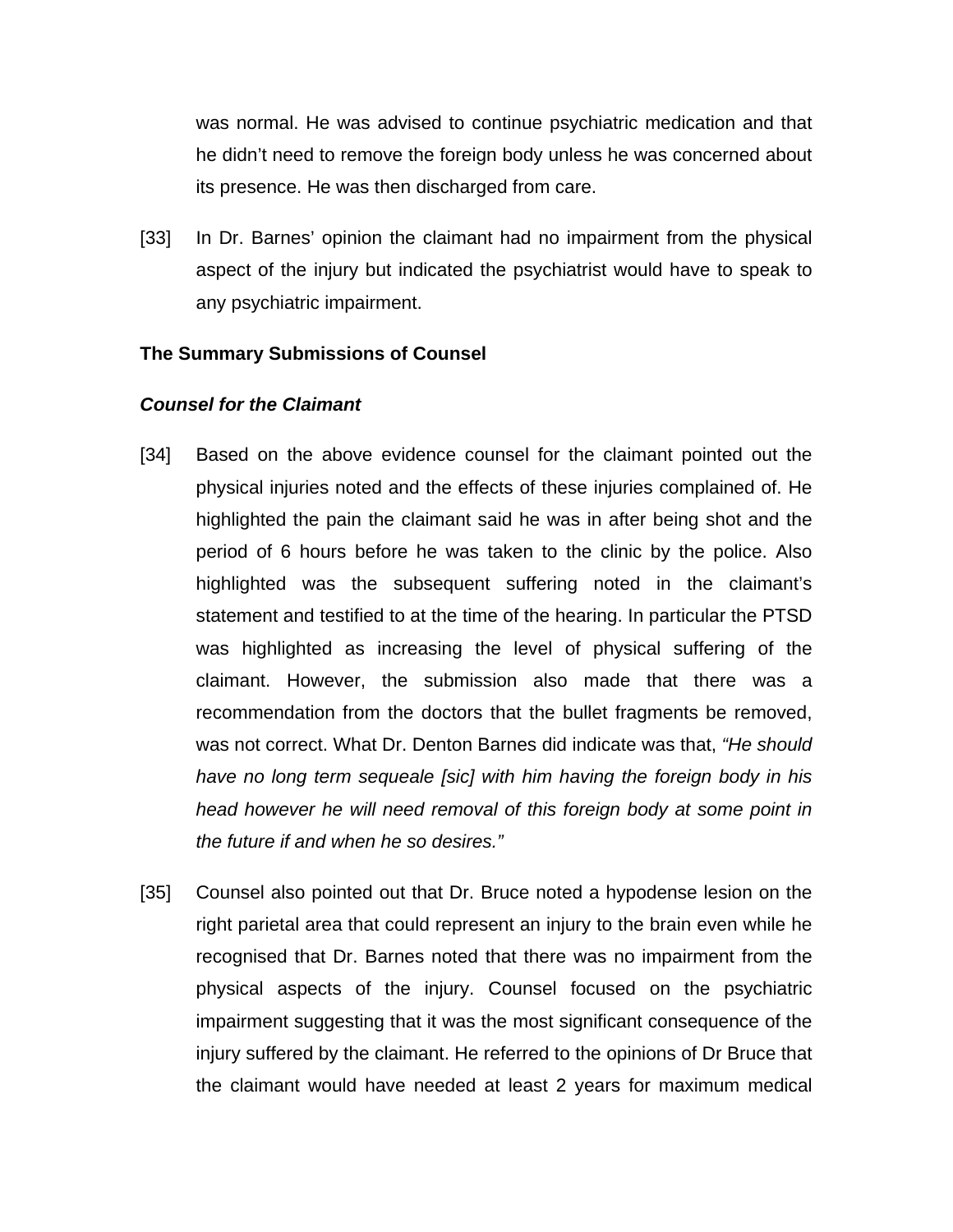improvement and Dr. Bernard who estimated the claimant would need follow up treatment for at least 3 years to help the claimant to navigate stressful experiences.

- [36] The court was also asked to bear in mind what counsel termed "attendant" aggravating factors" that contributed to his psychiatric trauma. The severe questioning of the police before taking him to seek medical attention; the humiliation and embarrassment of being taken to the clinic in handcuffs in full view of everyone at the clinic; and the fact that he was kept in the police station for over 5 hours before receiving any sort of medical attention.
- [37] Counsel relied on the following cases for comparison:
	- (a) *Joan Morgan and Cecil Lawrence v Ministry of Health et al* Khan Vol. 6 p. 220, where the  $1<sup>st</sup>$  claimant was awarded the sum of \$3,500,000.00 for what was purely a psychiatric injury flowing from the claimant being misdiagnosed with having HIV after giving blood at the UHWI. She suffered serious psychological trauma and her relationship with her spouse the  $2^{nd}$  Claimant, suffered tremendously because of it. The sum awarded updates to \$5,085,188.40 (April 2011) and \$5,990,154.10(June 2013).
	- (b) *Neil Colman v Air Jamaica Limited* Khan Vol. 6 p. 224. The claimant in this case was falsely imprisoned in a crude cell for 18 hours and suffered disgrace and humiliation by being manacled and shackled and marched through public areas as well as verbally insulted, while overseas on duty for Air Jamaica. The award was increased to \$2,500,000.00 on appeal which updates to \$4,405,503.60 (April 2011) and \$5,189,511.90(June 2013).
	- (c) *Maxwell Russell v The Attorney General et al* Khan Vol. 6 p. 204. The claimant was shot in the back by a policeman. He was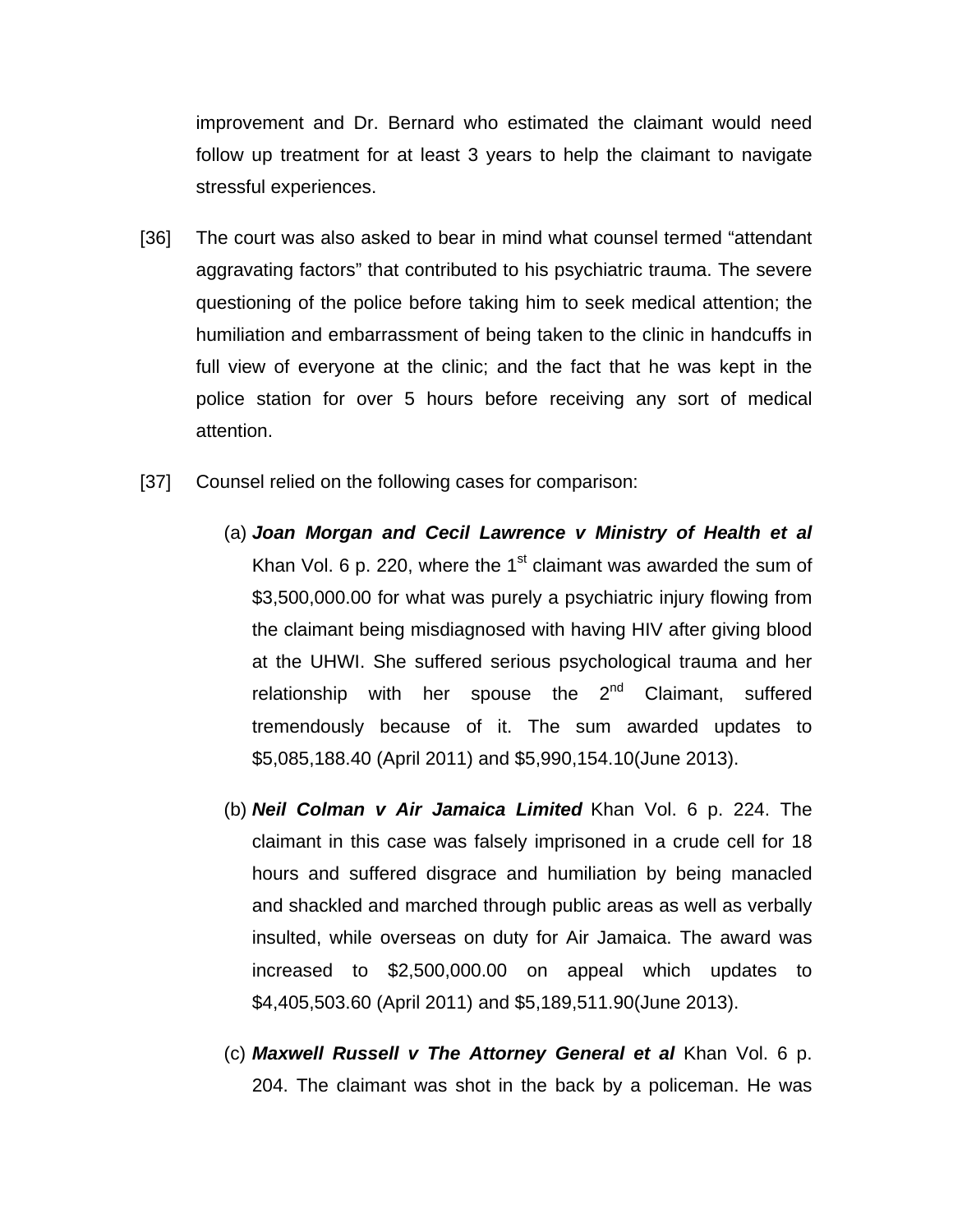hospitalized for 10 days. He was awarded the sum of \$500,000.00 for the assault and battery being the gunshot wound. That sum updates to \$710,636.52 (April 2011) and \$837,102.17(June 2013).

- (d) *Donovan Clarke v D.C. Clive Scott and The Attorney General* Khan Vol. 5. 129. In that case, the claimant suffered a gunshot wound to the right elbow joint with no *sequelae*. He was awarded \$210,000.00 in February 2000 for general damages. That sum updates to \$672,904.08 (April 2011) and \$792,654.84 (June 2013).
- [38] He submitted that in all the circumstances the claimant ought to receive an award of \$7,000,000.00 for his pain and suffering and loss of amenities. That sum updates to \$8,245,727.80 (June 2013).

#### *Counsel for the Defendant*

- [39] On the other hand counsel for the defendant submitted that the award sought was hyper-inflated in light of the actual injury and the results that flowed from it. In his words the amount claimed represented a "gross exaggeration of a reasonable quantum of general damages". He pointed out that the claimant "was not actually shot" but only suffered a glancing blow by a bullet at the right side of his head which resulted in bullet fragments being lodged in his soft tissues adjacent to the right parietal bone. He also highlighted that there was no evidence of malice on the part of the police.
- [40] He noted that in the most recent medical report Dr. Denton Barnes, indicated that the Claimant had no physical impairment nor long term sequlae from the injury. Further, the medical evidence revealed that there was no need to remove the bullet fragments unless the claimant so desired. Counsel further argued that there was no supporting medical evidence that the claimant was suffering from headaches or sleeping disorders and therefore those claims should not be countenanced.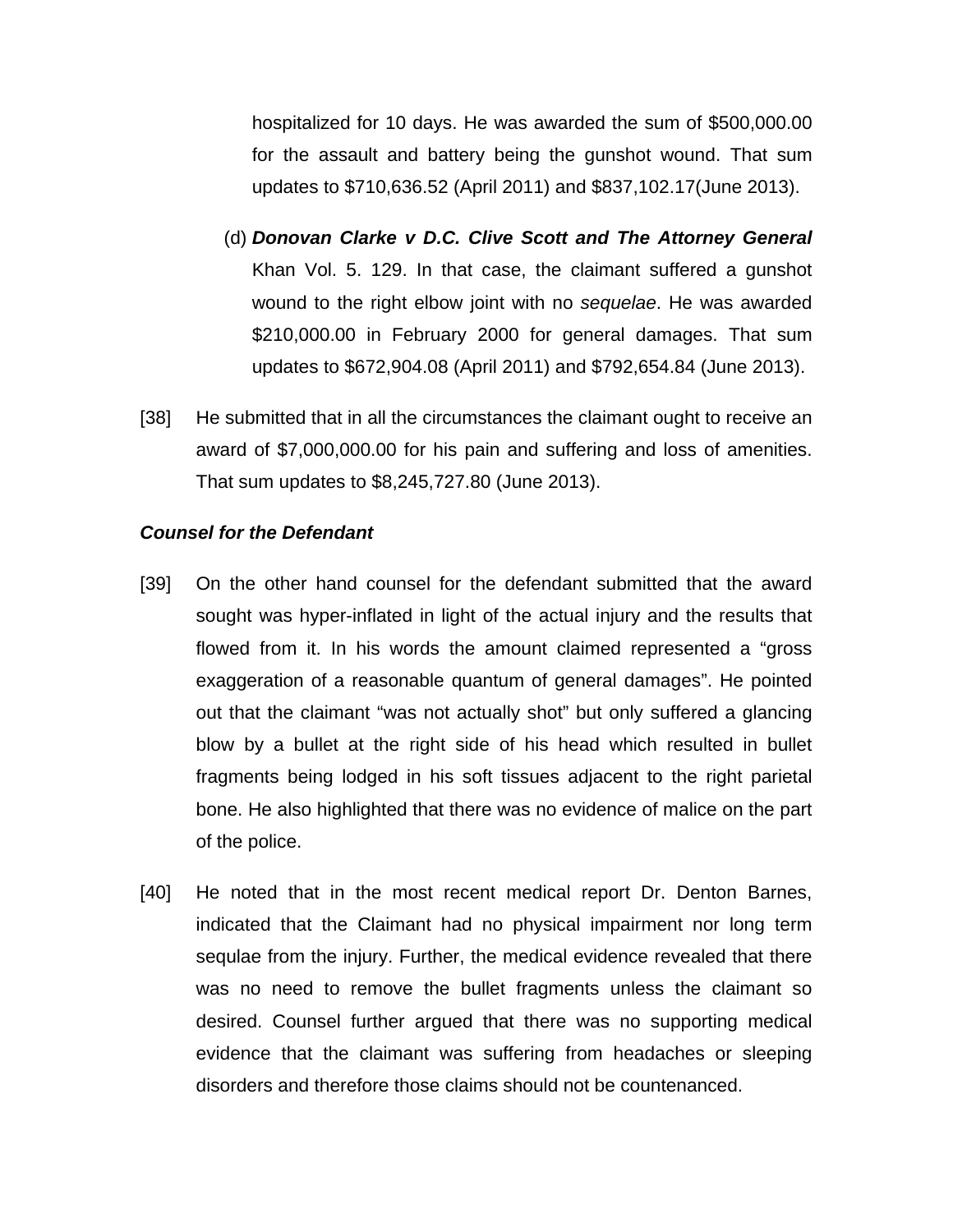- [41] He specifically noted that the two most detailed medical reports exhibited, indicated that the claimant did not suffer any injury or impact to his eyes. Additionally, though Dr. Bruce mentioned the hypodense lesion and indicated that it could represent an injury to the brain, this was not confirmed by him nor corroborated by any of the subsequent medical reports of senior consultant specialists.
- [42] In arguing for a much lower award than sought by the claimant, counsel relied on the following cases:
	- (a) *Maxwell Russell v The Attorney General et al.* While this case was mentioned more in passing by counsel for the claimant, counsel for the defendant placed significant reliance on it. He indicated that it was more serious than the instant case in that the claimant was chased, shot in the back and then spent 10 days in hospital handcuffed and under police guard, in full view of other patients. After discharge he was locked up while his wound was still painful and he suffered beatings by inmates. He also suffered depression from the shooting. The sum of \$500,000 which updated to \$710,636.52 (April 2011) counsel submitted should be reduced to \$600,000 based on his submission that the *Russell* case was more serious than the instant case. As previously indicated the sum of \$500,000 updates to \$837,102.17(June 2013). The sum of \$600,000 suggested by counsel updates to \$706,776.66 (June 2013).
	- (b) *Desmond Prescott v The Attorney General* Claim No. 2006HCV 00008 (April 18, 2008). The claimant in this case, a former policeman, which was a fact he disclosed, was detained at the Norman Manley International Airport while waiting to board a flight on suspicion of being a drug trafficker. After being searched and questioned in a guard room, he was handcuffed, led through a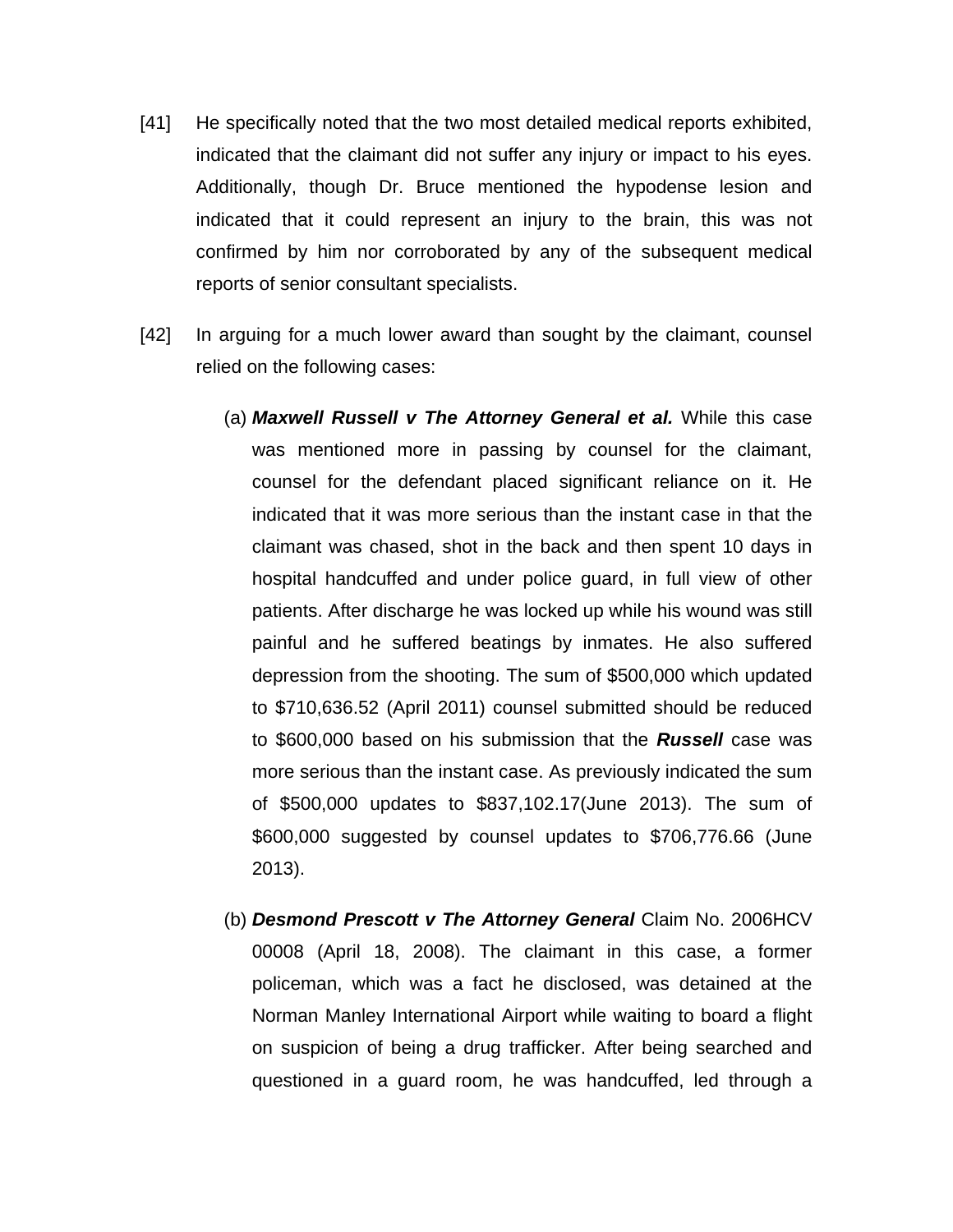public area, locked in a cage at the airport and then taken to the hospital to be X-rayed. He was later returned to the airport and released. He was deprived of his liberty for approximately 5 hours and was awarded \$100,000 for injury to feelings. He was awarded \$250,000 for the assault constituted by the placing of the handcuffs which updates to \$339,943.91 (April 2011) and \$400,440.71 (June 2013).

- (c) *Donovan Clarke v D.C. Clive Scott and The Attorney General.*  While this case was also relied on by counsel for the claimant, counsel for the defendant highlighted that Clarke was incapacitated for 4 weeks. Therefore the award of \$210,000 which updated to \$672,904.08 (April 2011) counsel submitted should be reduced to \$500,000 as he argued the Clarke case was more serious than the instant one. That sum of \$500,000 updates to \$837,102.17 (June 2013).
- (d) *Clandeth Deer v The Attorney General and District Constable Lyndale Evans* Khan Vol. 5 p.131. The claimant a household helper was shot to the right upper arm by the police. She suffered pain and swelling and was unable to perform her occupation for 28 days. She did not have any permanent partial disability. She was awarded \$180,000 which updates to \$608,728.58 (April 2011) and \$717,058.59 (June 2013). Taking into consideration what counsel submitted was the more severe nature of the injury received by Miss Deer, the award he argued should be reduced to \$550,000.00, when applied to the instant case. That sum updates to \$647,878.61 (June 2013).
- (e) *Sharon Greenwood-Henry v the Attorney General of Jamaica*  Claim No 1999CLG116 (October 26, 2005). In that case, the claimant was pulled from a departure line at the Normal Manley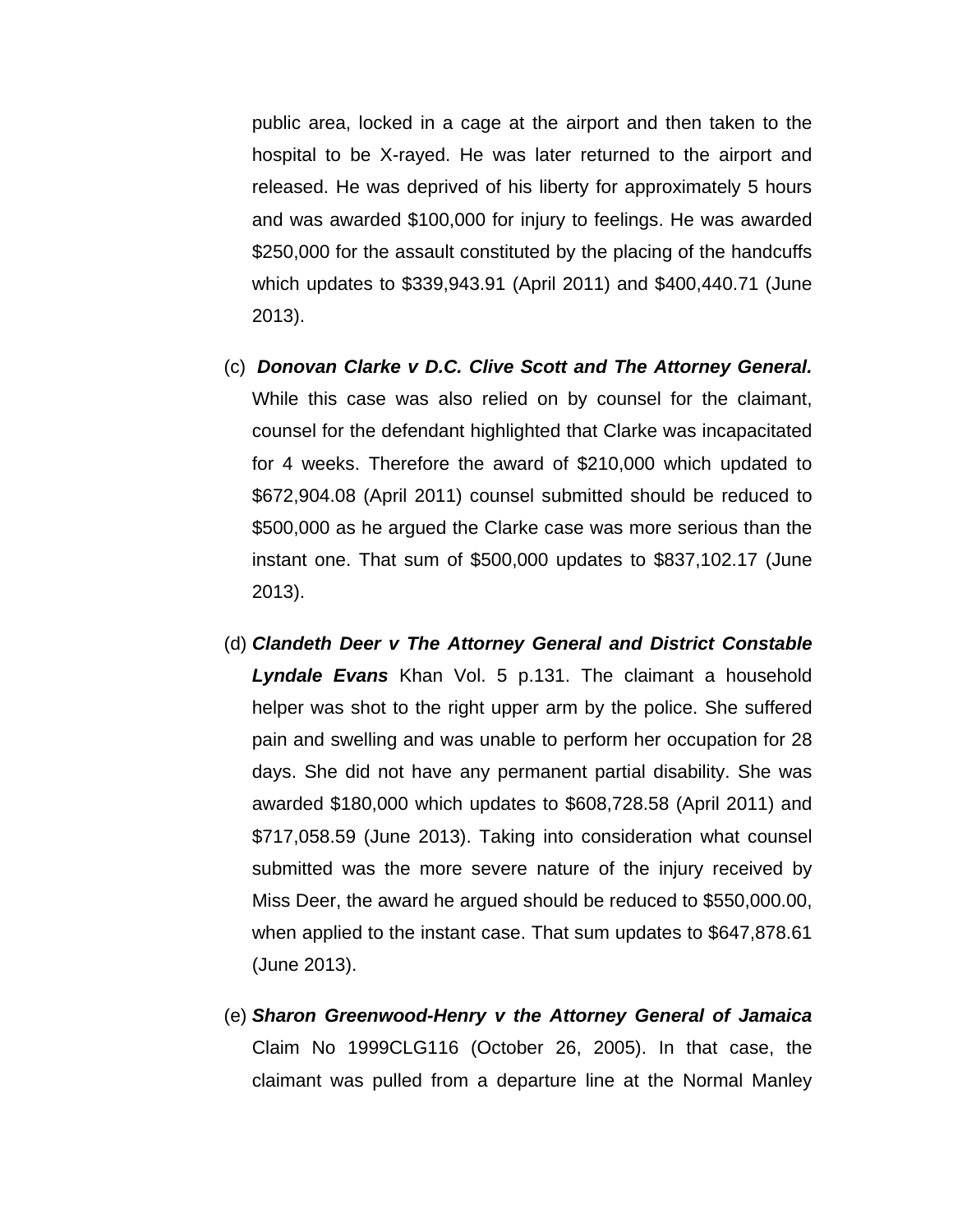Airport and searched. She was also subjected to a cavity search of her vagina by a female police officer. She was X-rayed and laxatised and then released the following day after being detained for 15 hours, when no drugs were found in her. The incident led to her suffering severe Post Traumatic Stress Disorder (PTSD). She had to see the psychiatrist for insomnia, appetite disturbance and public avoidance behaviours specific to the incident. She also suffered from severe depression, severe anxiety, severe phobic responses relating to travel and sexual activity, loss of libido and psychological bowel and bladder disturbance. She was awarded \$1,100,000 for assault and battery, \$500,000 of which was for PTSD. That sum of \$500,000 updates to \$899,787.91 (April 2011) and \$1,059,915.20 (June 2013). Based on the fact that the PTSD in the instant case was nowhere as severe as in *Sharon Greenwood-Henry* counsel submitted an appropriate sum for PTSD would be \$150,000 which updates to \$176,694.17 (June 2013).

[43] In light of the cases cited counsel submitted that a reasonable quantum of general damages for pain and suffering, loss of amenities and post traumatic syndrome disorder was \$700,000.00; with \$150,000.00 of that amount being awarded for PTSD. Those sums update to \$824,572.78 and \$176,694.17 respectively (June 2013).

#### **The Analysis**

[44] Counsel for the defendant sought to make a distinction between the claimant being "shot" and having been struck by bullet fragments. The critical issue however is not whether or not the claimant was struck directly by a bullet. What is important is the effect of the injury sustained by the claimant as a result of the tortious actions of the police, in unlawfully shooting at the car in which the claimant was a passenger.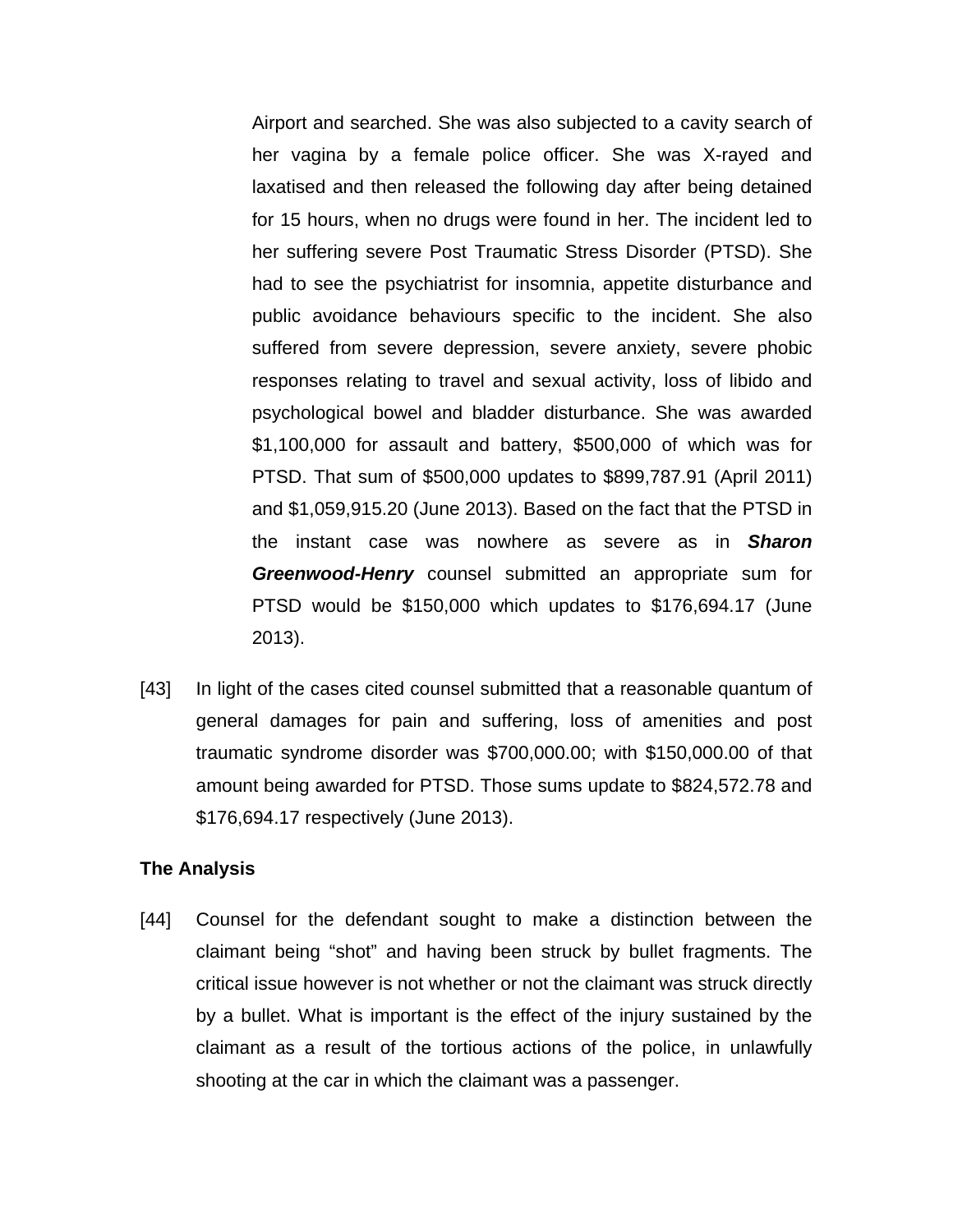- [45] The evidence of the claimant and his complaints to doctors recounted in various medical reports (see paragraphs 17-33) disclose that the claimant suffered a complex range of symptoms, as a result of the injury he received from the bullet fragments. Apart from general practitioners, the claimant received treatment from a consultant neurosurgeon, orthopaedic resident, and consultant psychiatrist. He also utilised the services of a radiographer.
- [46] The medical evidence however also indicates that when seen by Dr. Barnes December 21, 2010, approximately one year and seven months after the incident, he had no impairment from the physical aspect of the injury. Significantly though, the medical opinion was that the psychiatric effects were more persistent. In his report dated May 17, 2010 Dr. Bruce, consultant neurosurgeon, assessed the claimant as having post concussion syndrome with associated psychiatric stress disorder. He indicated the claimant would need at least two years post injury to gain maximum medical improvement. At that time he assessed the claimant as having 10% whole person impairment. I will however only take that into account in assessing pain and suffering up to that point, as there is no evidence of any final subsisting whole person impairment. The lingering physical effects of the injury indicated by the claimant in paragraph 17 were not corroborated by the medical reports and I will not take them into account.
- [47] Dr Bernard consultant psychiatrist saw the claimant six times between July 15, 2009 and March 24, 2010 both dates inclusive. He diagnosed him with moderately severe PTSD. While indicating that the claimant gradually improved with treatment until he was almost symptom free Dr. Bernard noted that his condition was a bit fragile and his symptoms could be easily triggered by stressful experiences. His opinion was that the claimant may need to continue follow up for at least three years to help him navigate stressful experiences which may lead to resurgence of symptoms.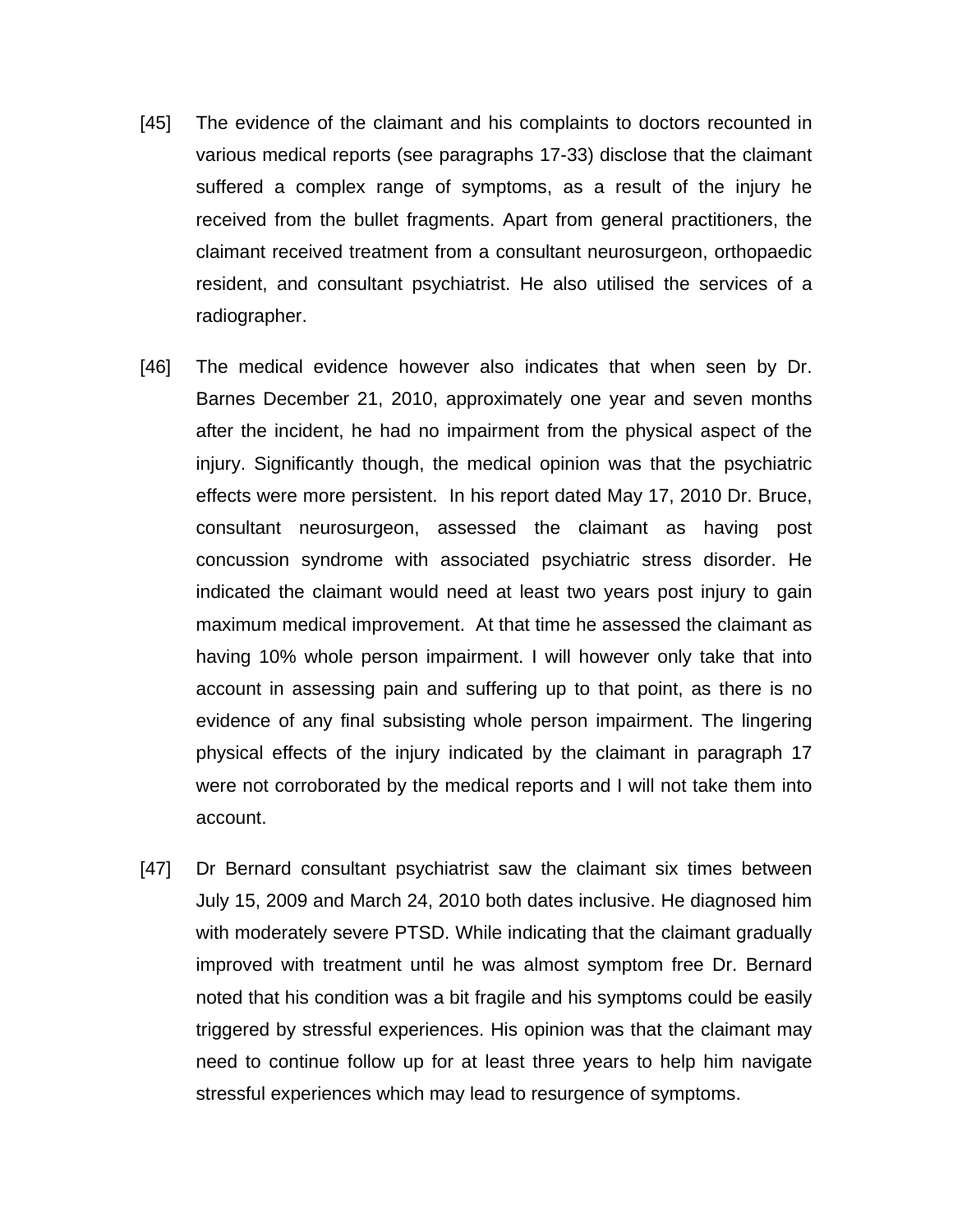- [48] I have carefully reviewed the submissions and the cases cited in support. I find that the cases of *Joan Morgan and Cecil Lawrence v Ministry of Health et al* and *Neil Colman v Air Jamaica Limited* are unhelpful in that their facts are too dissimilar from those in the instant case. The cases of *Maxwell Russell v The Attorney General et al* and *Donovan Clarke v D.C. Clive Scott and The Attorney General* relied on by both counsel I found most useful as well as the cases of *Desmond Prescott v The Attorney General, Clandeth Deer v The Attorney General and District Constable Lyndale Evans,* and *Sharon Greenwood-Henry v the Attorney General of Jamaica* relied on by counsel for the defendant.
- [49] While in *Maxwell Russell v The Attorney General et al* the claimant was hospitalized for 10 days and there was no hospitalization in the instant case, it has to be borne in mind that the claimant in the instant case received an injury to his head, a very delicate part of the body. Although the injury did not required hospitalization there is evidence of physical symptoms including impaired vision, headaches, difficulty sleeping and facial nerve damage, which persisted for some time after the injury was sustained. Though the exact duration of these symptoms cannot be determined from the medical reports it is noted that it was when seen on October 9, 2009 by the neurosurgeon, almost five months after the injury, he was diagnosed with "post concussion syndrome with associated psychiatric stress disorder". Therefore though it appears that the case of *Maxwell Russell* was more serious, there should not be significant discounting of the sum awarded in that case.
- [50] On the other hand I find that the instant case is more serious that the cases of *Donovan Clarke v D.C. Clive Scott and The Attorney General*  and *Clandeth Deer v The Attorney General and District Constable Lyndale Evans.* In both of the cited cases the claimants were shot in the right arm and were incapacitated for 4 weeks, but with no reported permanent disability. I find the injuries in the instant case more serious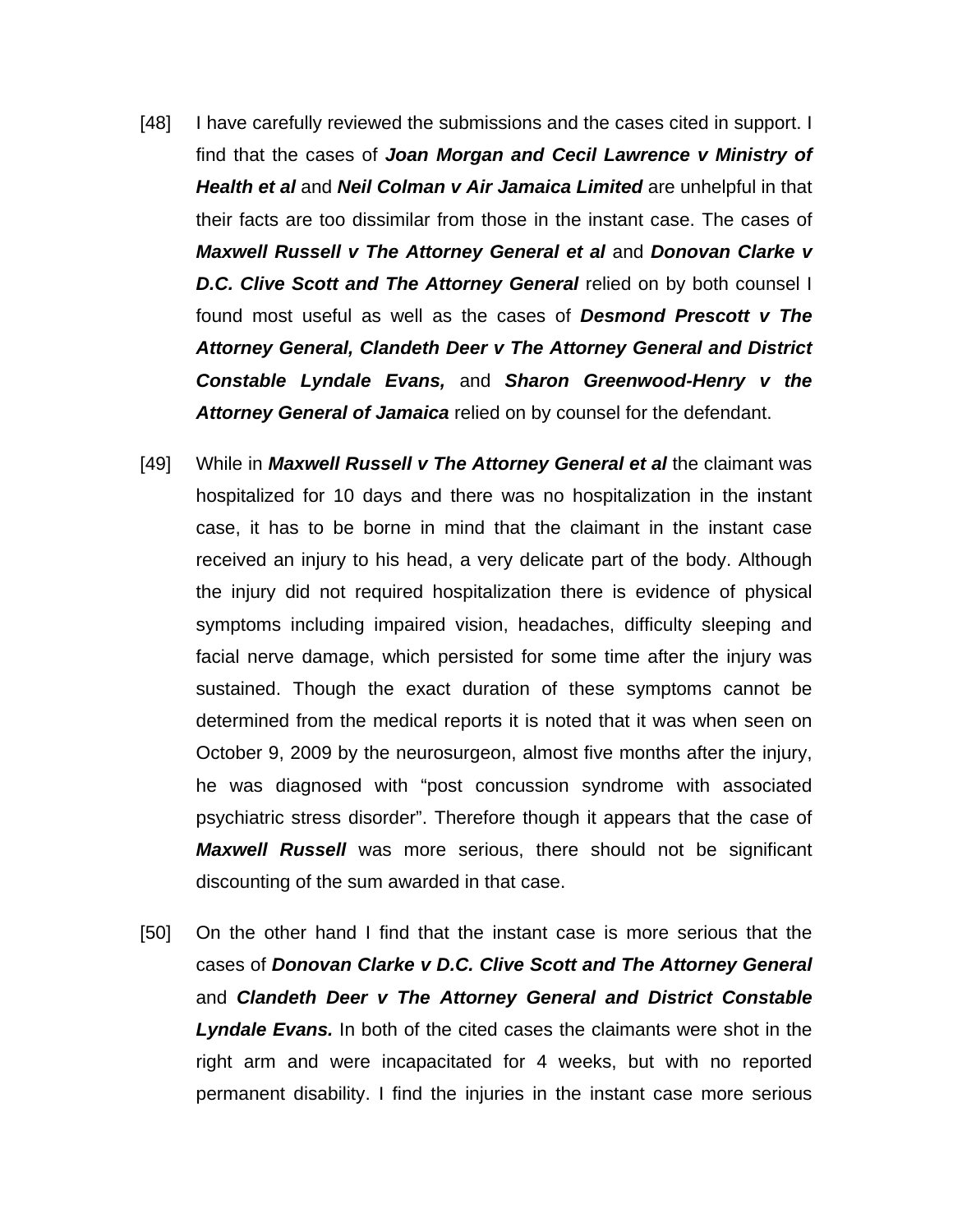than both those cases as the claimant in the instant case suffered ill effects for at least months after the incident. The award in the instant case should therefore be greater than those made in the cited cases. The assault in the instant case is clearly more serious than that in *Desmond Prescott v The Attorney General* where the claimant did not suffer any injury but was handcuffed more than once for some time. The award in the instant case should be greater than that made to Mr. Prescott.

- [51] The award for PTSD is more difficult to assess. Only two cases were cited which deal specifically with psychiatric harm, one of which *Joan Morgan*  **and Cecil Lawrence v Ministry of Health et al** I have already indicated I find unhelpful. The only case that remains on the issue of PTSD is therefore *Sharon Greenwood-Henry v the Attorney General of Jamaica* where the claimant's PTSD was diagnosed as severe while in the instant case the diagnosis was moderately severe. The award for PTSD will therefore need to be lower than that made in *Sharon Greenwood-Henry's* case*.*
- [52] Having considered and assessed all the relevant facts, submissions and cases I find that the appropriate award for the assault and battery suffered by the claimant is **\$1,500,000** of which the sum of **\$500,000** represents the sum awarded for PTSD.

#### **THE CLAIM FOR AGGRAVATED, EXEMPLARY AND VINDICATORY DAMAGES**

[53] Counsel for the defendant submitted that the particulars supporting the claim for aggravated damages were inadequately pleaded. Further, that the claimant should not be permitted to rely on facts outlined in his witness statement that were not included in the particulars of claim, as the defendant had been at a significant disadvantage, not knowing the case that he would have had to meet and being unable to call any evidence in opposition. Counsel relied on **rule 8.9A of the Supreme Court of Jamaica Civil Procedure Rules, 2002 (CPR)** which states: "*The*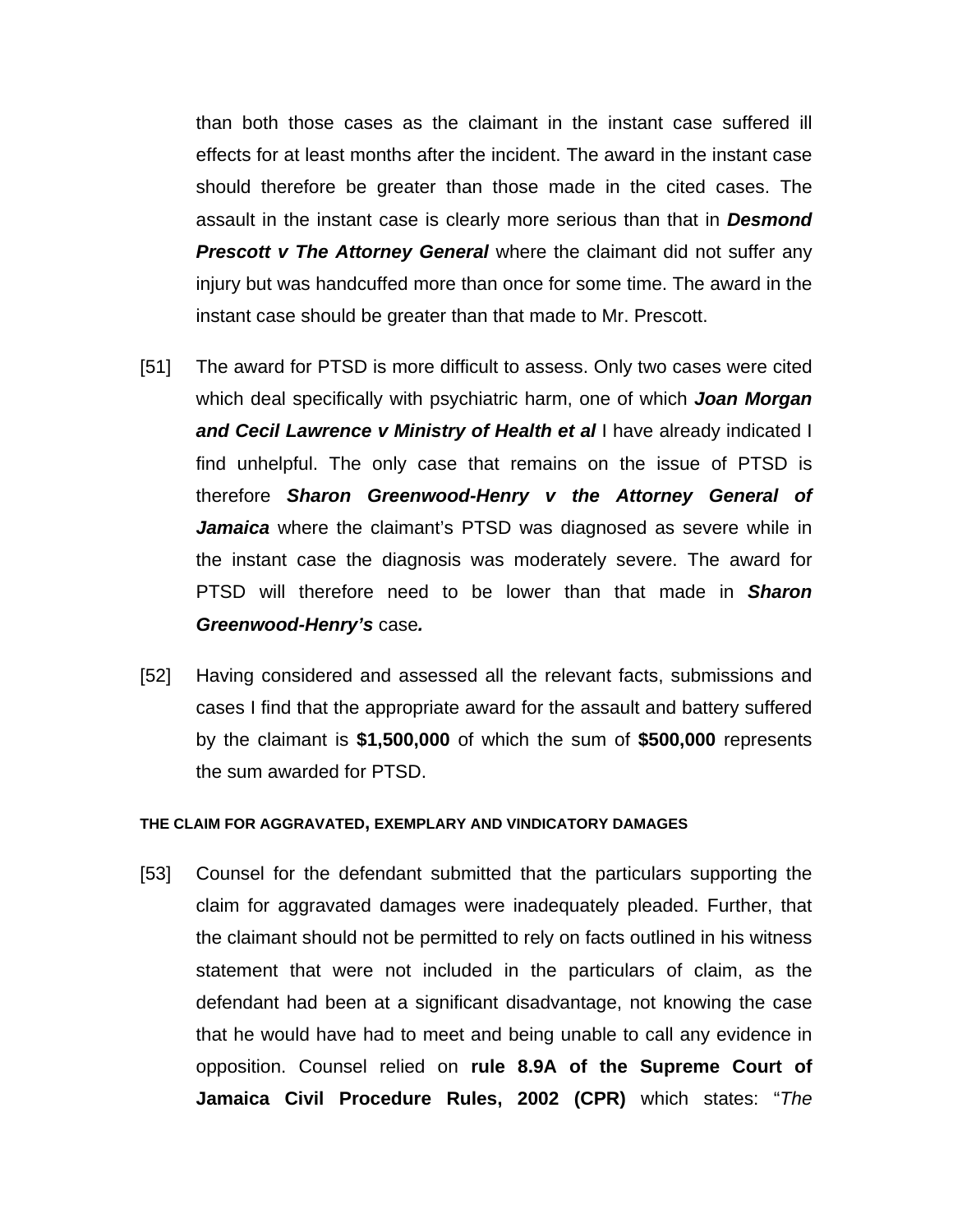*Claimant may not rely on any allegation or factual argument which is not set out in the particulars of claim, but which could have been set there, unless the court gives permission*."

[54] The requirements of adequate pleadings were recently revisited by the Court of Appeal in the consolidated appeals of *Capital and Merchant Bank Limited v The Real Estate Board; The Real Estate Board v*  Jennifer Messado & Co. [2013] JMCA Civ 29. Morrison JA at paragraph 142 of his judgment written by on behalf of the court, after reviewing a number of authorities on the question of the adequacy of pleadings in matters commenced by claim form, had this to say:

> I would accept these statements as being equally applicable to a case commenced by fixed date claim form supported by affidavits. In my view, firstly, the pleader is required to set out a short statement of the material facts relied on in support of the remedy sought, sufficient to reveal the legal basis for the claim, but not the legal consequence which may flow from those facts. Secondly, once the claim form itself is generally in compliance with the rules, full details of the claim may be supplied by the affidavit or affidavits filed in support of it (together with any accompanying documents upon which the claimant relies), provided that the documentation, taken all together, is sufficient to enable the defendant to appreciate the nature of the case against him, and the court to identify the issues to be decided.

[55] The main complaint of counsel for the defendant is that liability having been admitted on the basis of the pleadings alone, the defendant did not have the benefit of the detail contained in the statement of the claimant which was only available subsequent to the admission of liability. In the situation where a case goes to trial, the parties would have the benefit of the statements to supplement the pleadings prior to the determination of the issue of liability. This benefit the defendant did not have in this case, as the claimant's witness statement was only available subsequent to the admission of liability and in support of the issue of the type and quantum of damages being sought.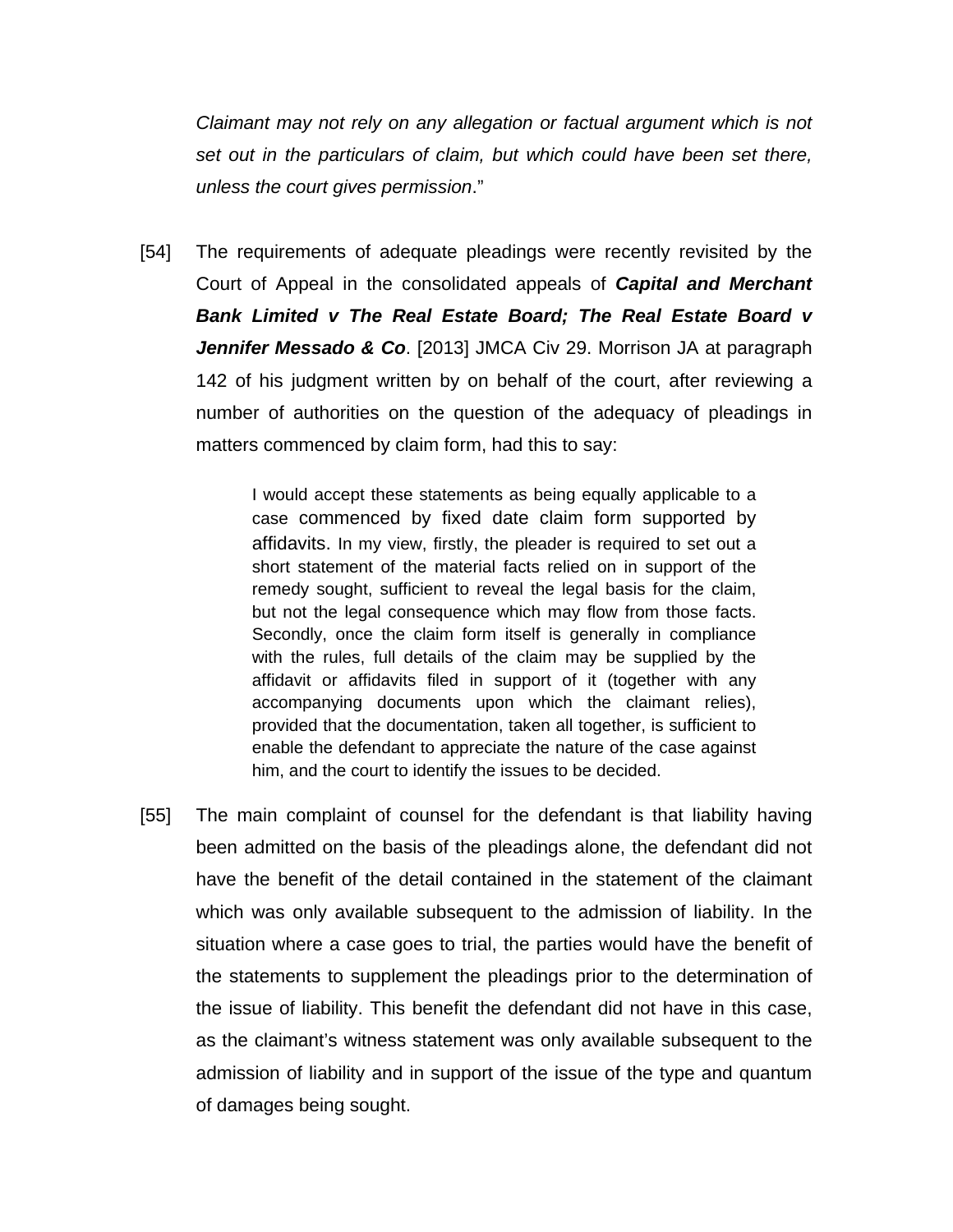- [56] In addressing the contention of counsel for the defendant, it is necessary to set out in some detail the particulars of claim filed on October 23, 2009. At paragraphs 3, 4, 5 - 8 it reads:
	- 3. On or about the  $20<sup>th</sup>$  day of May 2009... members of the Jamaica Constabulary Force and/or Island Special Constabulary Force acting or purporting to act in the execution of their duties as servants and/or agents of the Crown unlawfully, maliciously and/or without reasonable and/or probable cause assaulted the Claimant by shooting the Claimant.
	- 4. The said members of the Jamaica Constabulary Force and Island Special Constabulary Force who were attired in the uniform of Policemen…arrested the Claimant and took the Claimant to the Retreat Police Station, in the parish of St. Mary whereby the said Policemen questioned the Claimant. The said Policemen questioned the Claimant about the whereabouts of illegal guns and accused the Claimant of being in possession of an illegal firearm.
	- 5. As a consequence of the said incident the Claimant has sustained serious personal injury and has suffered loss and damage…
	- 6. The Claimant claims aggravated damages on the grounds that the actions of the members of the Jamaica Constabulary Force and Island Special Constabulary Force caused the Claimant great embarrassment, distress and humiliation.
	- 7. The Claimant claims Exemplary Damages on the ground that the action of the members of the Jamaica Constabulary Force and Island Special Constabulary Force in shooting the Claimant's (sic) was oppressive arbitrary and/or unconstitutional. Further, the said members of the Jamaica Constabulary Force and Island Special Constabulary having shot the Claimant took the Claimant to the Retreat Police Station, Retreat in the parish of St. Mary where the said Policemen vigorously questioned and accused the Claimant in relation to possessing an illegal firearm.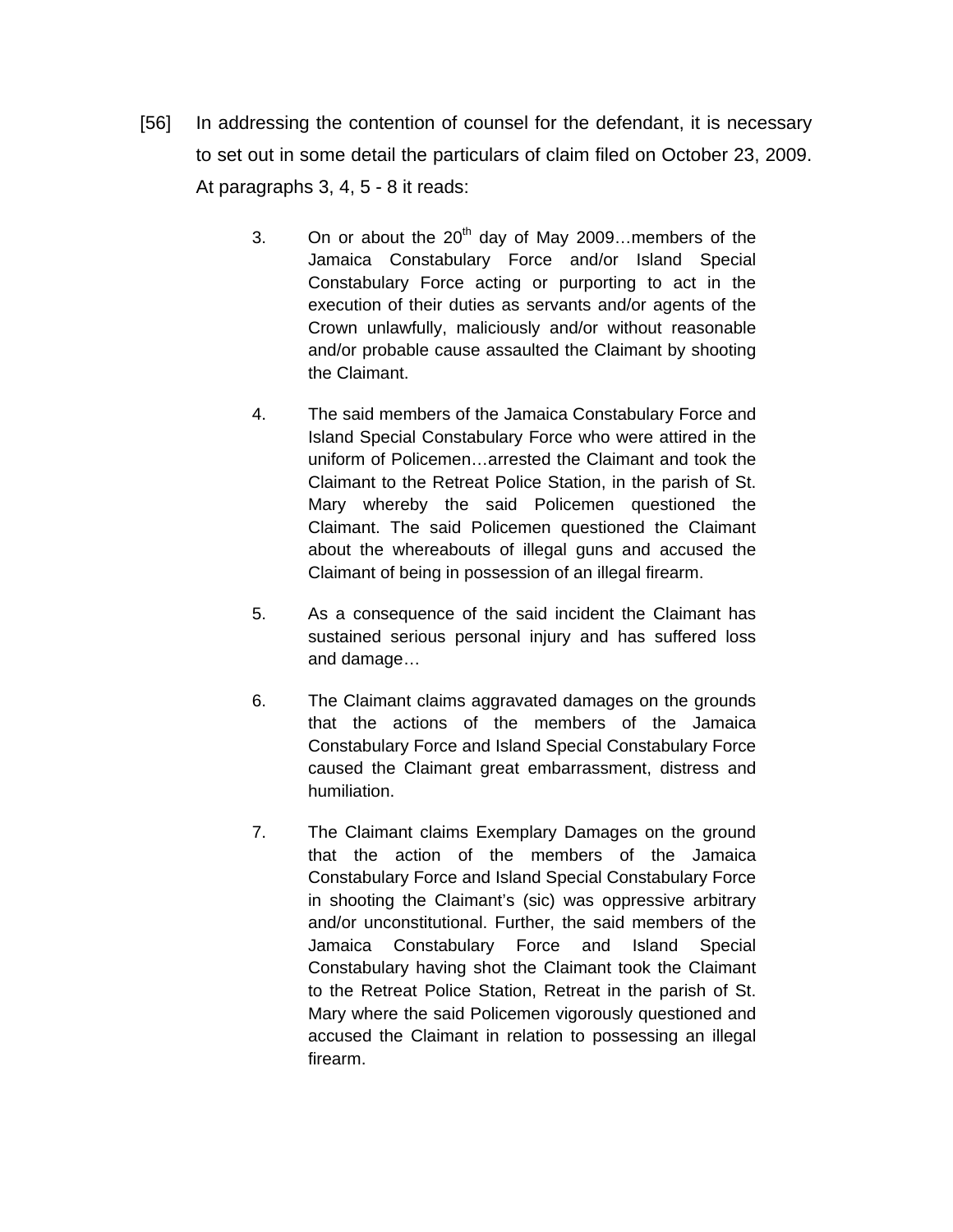- 8. The Claimant claims Vindicatory Damages on the ground that by the actions of the members of the Jamaica Constabulary Force and/or Island Special Constabulary Force, the Claimant was deprived of the right to carry on his life in Jamaica free from unjustified executive interference, mistreatment or oppression.
- [57] It should be stated at this juncture that it is significant that in his challenge to the adequacy of pleadings, counsel for the defendant only took issue with the pleadings in support of the claim for aggravated and vindicatory damages. He did not seek to impugn the adequacy of those in relation to the claim for exemplary damages. One of the cases cited by Morrison JA in the *Capital and Merchant Bank Limited* case was *Karsales (Harrow) Ltd v Wallis* [1956] 1 WLR 936, in which Denning LJ (as he then was) said this at page 941:

The only real difficulty that I have felt in the case is whether [the] point is put with sufficient clarity in the pleadings. It is not put as clearly as one could wish. **Nevertheless, I have always understood in modern times that it is sufficient for a pleader to plead the material facts. He need not plead the legal consequences which flow from them. Even although he has stated the legal consequences inaccurately or incompletely, that does not shut him out from arguing points of law which arise on the facts pleaded.** (Emphasis added).

[58] Applying that reasoning to this case, the particulars taken as a whole have to be looked at to see if they disclose sufficient in the pleadings to sustain claims not only for exemplary but also for aggravated and vindicatory damages. Even before that examination is done, it would seem logical that on the facts of this case, a claim for exemplary damages could not be sustained unless there was some pleading sufficient to support a claim for aggravated damages. If therefore, there is sufficient pleaded to support a claim for exemplary damages, *a fortiori,* it would mean there was sufficient pleaded to support a claim for aggravated damages. This analysis holds even if the relevant particulars are not set out in the paragraph where aggravated damages are claimed.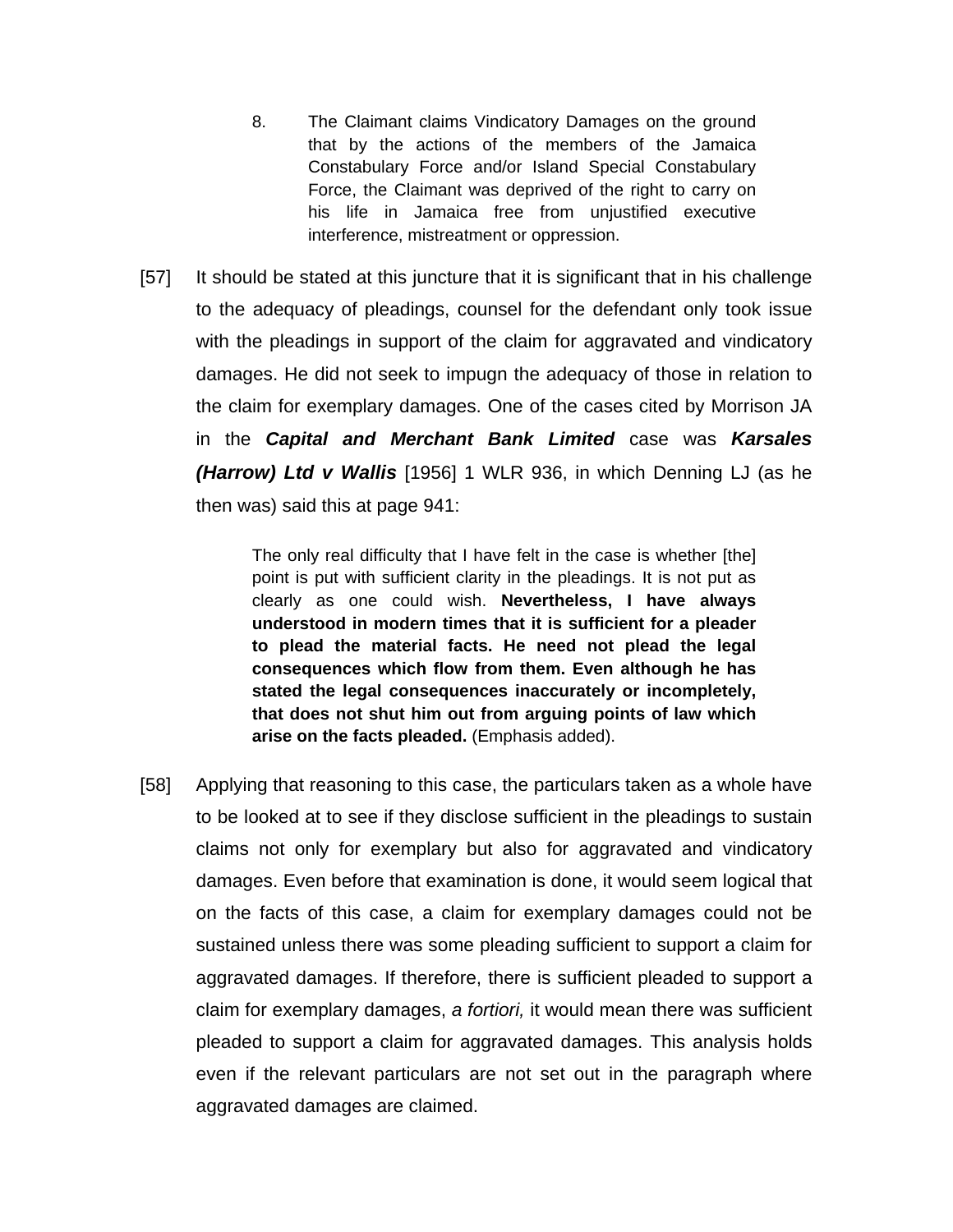- [59] When examined it is clear the pleadings allege that the claimant was unlawfully shot, taken to the Retreat Police Station, vigorously questioned about an illegal firearm and accused of being in possession of an illegal firearm. Those allegations I find were sufficient for the defendant to know the case that he had to meet and that that case alleged aggravating factors. Those aggravating factors are also relied on by the claimant as grounding the claims for exemplary and vindicatory damages. The details of the encounter were supplied in the statement of the claimant filed on May 09, 2011.
- [60] Counsel for the defendant has sought to rely on **CPR r 8.9A** to maintain that there were facts that should have been pleaded which were not and hence the court should not allow the claimant to rely on them. Having found that the general nature of the allegations pleaded were sufficient, I consider that in the present circumstances **CPR r 8.9A** does not apply. Further the submission by the defendant that facts not included in the pleadings but disclosed in the statement should be disregarded by the court, as the defendant has been disadvantaged by the timing of their inclusion, is not well founded. Judgment was entered on admission not in default. Counsel could have sought leave of the court to adduce statements or other evidence touching and concerning the conduct of the police relevant to the quantum of damages. Counsel also had the option of objecting to certain parts of the statement at the time the request was made for the statement to stand as the claimant's evidence in chief. Neither of those options was pursued. Additionally, counsel crossexamined the claimant about some aspects of his evidence but chose not to challenge others. In those circumstances it would not be just for the court, based on the closing submissions of counsel for the defendant, which the claimant has not had an opportunity to challenge, to hold that evidence contained in the statement of the claimant that was not directly prefigured by the pleadings, should not be considered. I find therefore that not only were the pleadings adequate, but that the claimant can rely on all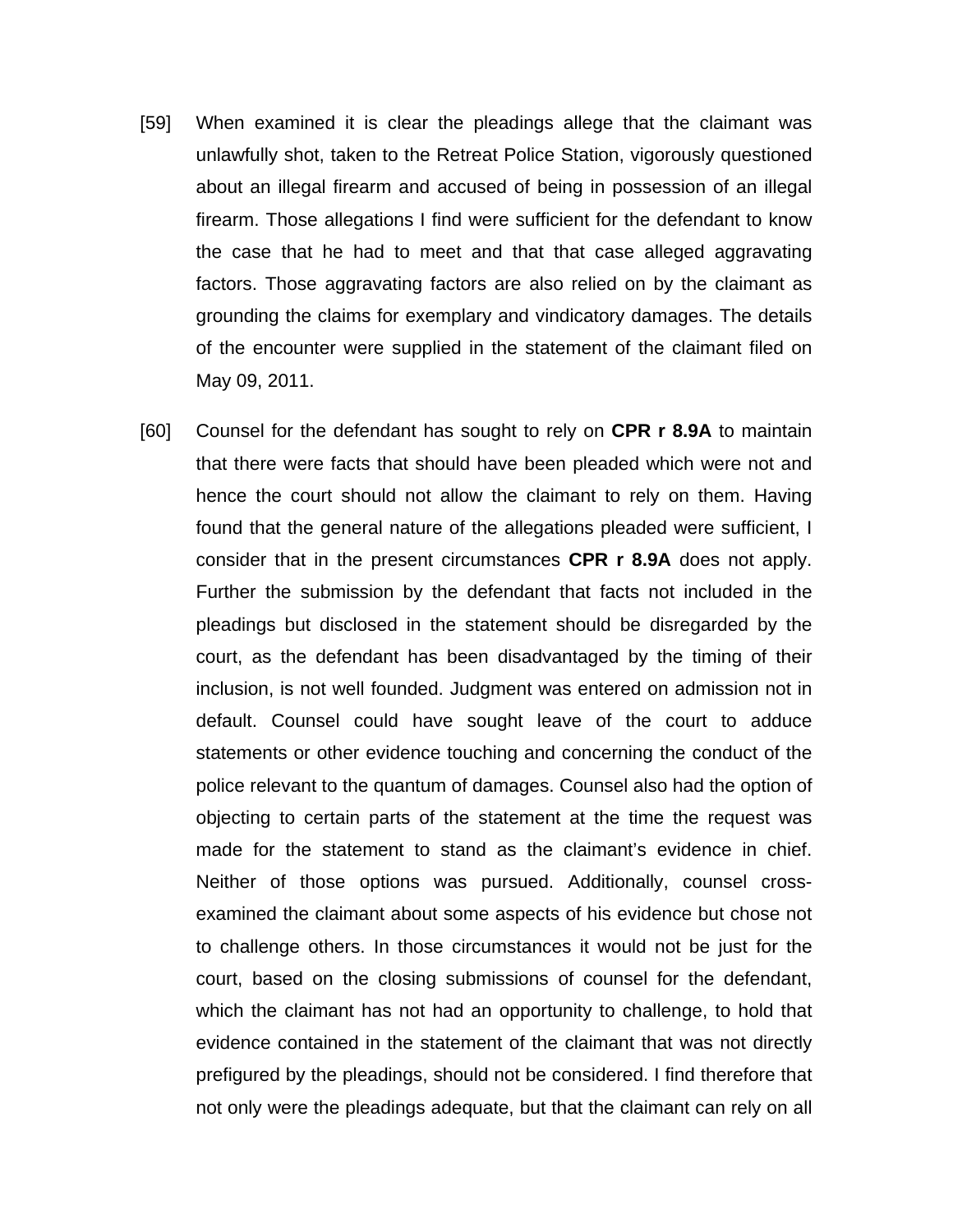the details included in the statement concerning the conduct of the police, that would affect the issues of the nature and quantum of damages to be awarded.

[61] It always needs to be remembered however, that adequate pleading is only the first hurdle the claimant needs to clear. That which is adequately pleaded also needs to be proved. In assessing what has been pleaded and proved the court also has to be careful to avoid "double counting" and hence only those types of awards necessary to do justice in a particular case should be awarded. Therefore the guiding principle is that if the "basic" award of damages has been adjusted to take account of aggravating factors, no separate award of aggravated damages should be made. Similarly if the award of aggravated damages is sufficiently high to include a punitive aspect, the need for a separate award of exemplary damages might be extinguished. The aggravated and or exemplary damages awarded might also obviate the need for vindicatory damages.

#### **AGGRAVATED DAMAGES**

[62] In the seminal case of *Rookes v Barnard* [1964] AC 1129, cited by both counsel, in outlining the nature of aggravated damages, Lord Devlin had this to say at page 1221ff:

> [I]t is very well established that in cases where the damages are at large the jury (or the judge if the award is left to him) can take into account the motives and conduct of the defendant where they aggravate the injury done to the plaintiff. There may be malevolence or spite or the manner of committing the wrong may be such as to injure the plaintiff's proper feelings of dignity and pride. These are matters which the jury can take into account in assessing the appropriate compensation. Indeed, when one examines the cases in which large damages have been awarded for conduct of this sort, it is not at all easy to say whether the idea of compensation or the idea of punishment has prevailed.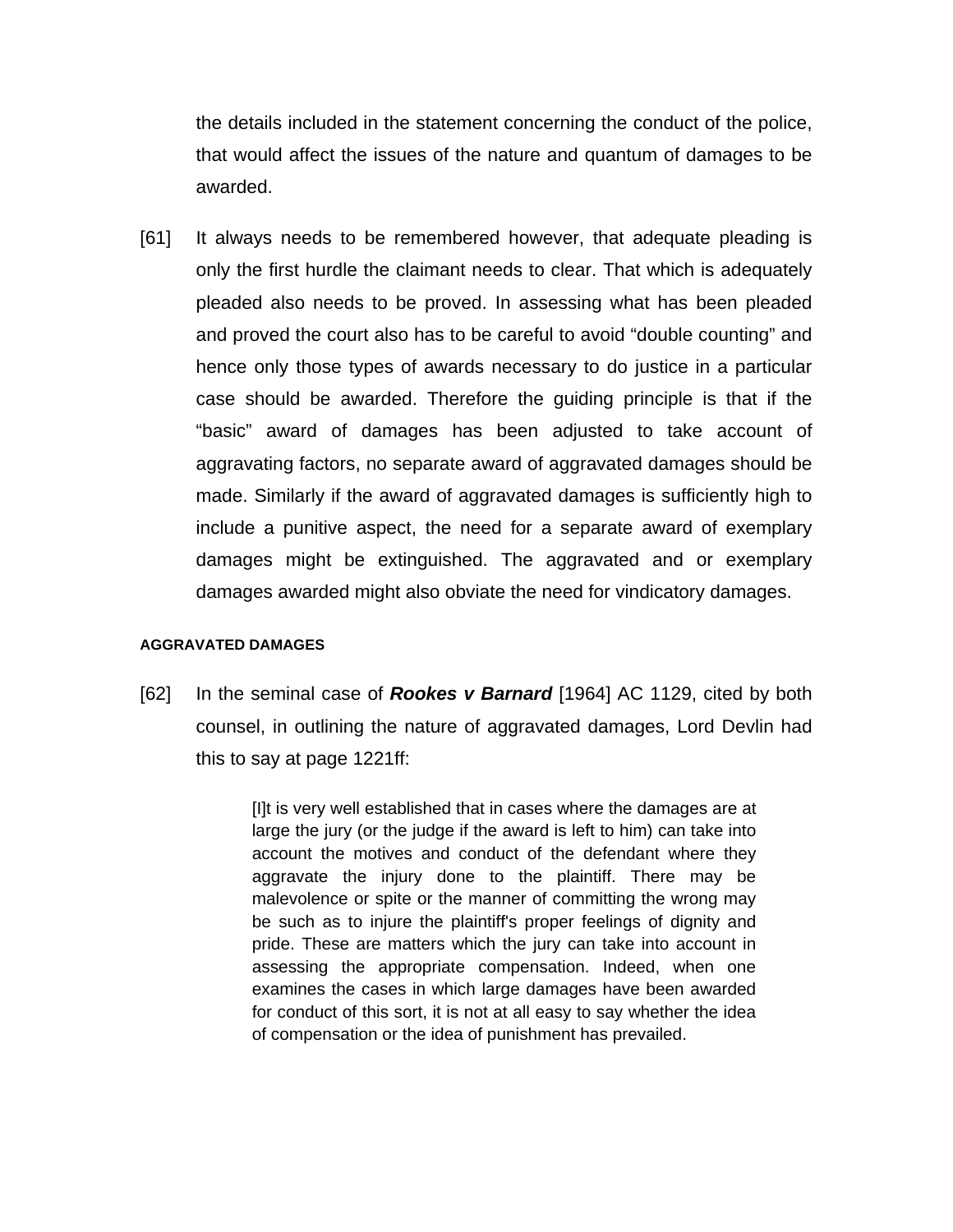[63] In *Thompson v Commissioner of Police of the Metropolis* [1997] 2 All ER 762, cited by counsel for the defendant, Lord Woolf MR at page 775 explained that aggravating features can include:

> [H]umiliating circumstances at the time of arrest or any conduct of those responsible for the arrest or the prosecution which shows that they had behaved in a high-handed, insulting, malicious or oppressive manner either in relation to the arrest or imprisonment or in conducting the prosecution. Aggravating features can also include the way the litigation and trial are conducted.

- [64] Lord Woolf also noted that aggravated damages may include an element of punishment. His statements in that regard will be further explored when the issue of exemplary damages is addressed.
- [65] Notably, however counsel for the claimant also cited the case of *Richardson v Howie* [2004] All ER (D) 74 in which Thomas LJ conducted a review and analysis of the way the law concerning aggravated damages had developed in the cases of *Rookes v Barnard*, *Westward Hardy* [1964] CLY 994, *W v Meah* [1986] 1 All E.R 935 and *Appleton and others v Garrett* [1996] P.I.Q.R P1. Thomas LJ then held that:

A court should not characterise the award of damages for injury to feelings, including any indignity, mental suffering, distress, humiliation or anger and indignation that might be caused by such an attack, as aggravated damages; a court should bring that element of compensatory damages for injured feelings into account as part of the general damages awarded. It was no longer appropriate to characterise the award for the damages for injury to feelings as aggravated damages, except possibly in a wholly exceptional case. Where there was an assault, the victim would be entitled to be compensated for any injury to his or her feelings, including the anger and indignation aroused. Those feelings might also be affected by the malicious or spiteful nature of the attack or motive of the attacker; if so, then the victim had to be properly compensated. Damages which provided such compensation should be characterised and awarded therefore as ordinary general damages which they truly were.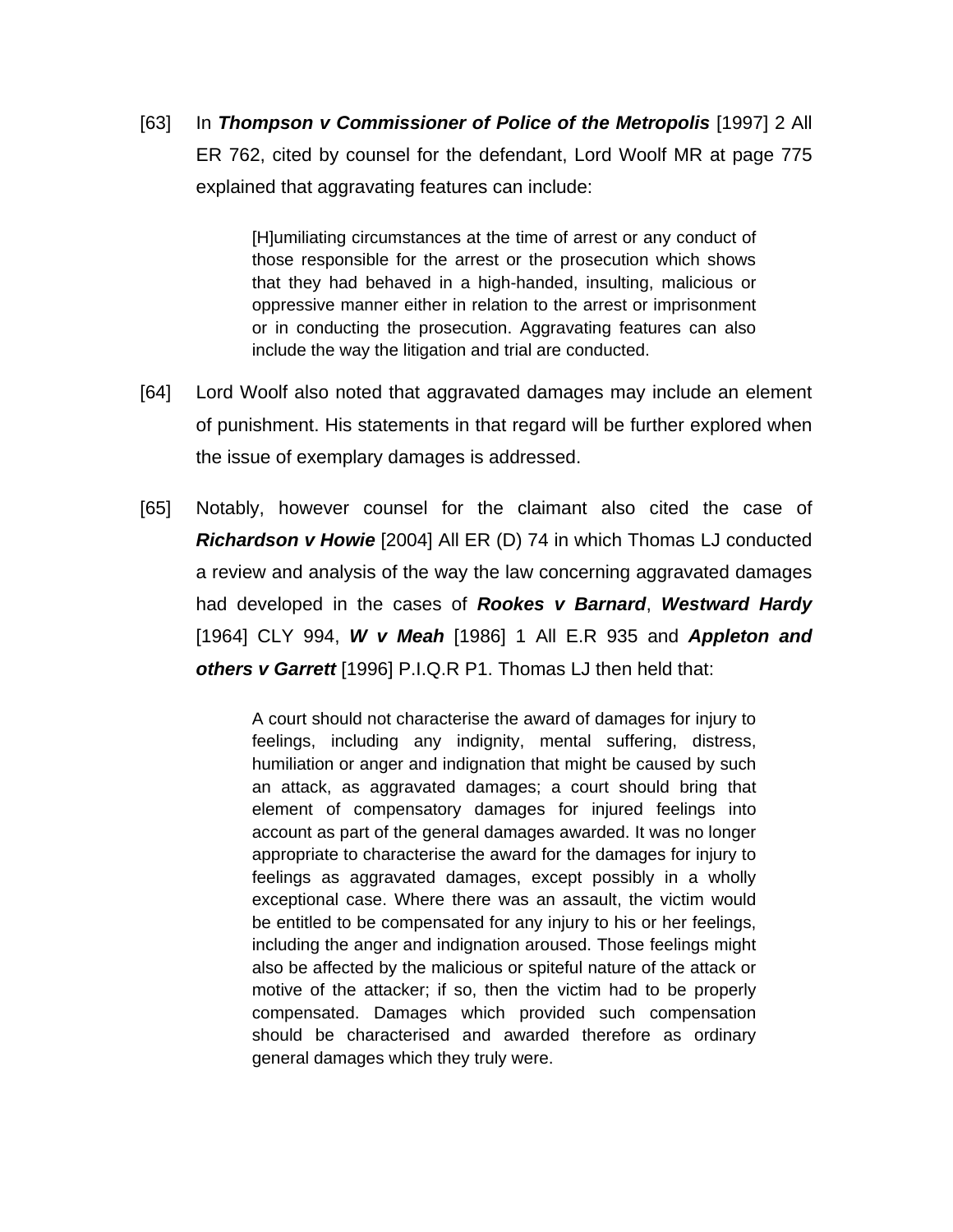- [66] Counsel for the claimant submitted that the instant case fell within the category of a "wholly exceptional case" as while in *Richardson's* case the claimant was injured in a domestic dispute, in the instant case the claimant was injured through the unlawful actions of police officers who were servants or agents of the state.
- [67] In this case I accept the evidence of the claimant that three shots were fired at the car in which he was a passenger, without warning or notification that the police were present or about to open fire. There is no evidence of threat to the police or of the presence of a firearm.
- [68] The car in which the claimant was travelling was pursued into the yard of the claimant's mother. Though the claimant was obviously injured, instead of getting him medical attention the police told him he was injured by glass splinters. They then proceeded to search the car, Andrew, and the surrounding bushes for a gun. No gun was ever found.
- [69] The police put the claimant in handcuffs and told him to use his hand to break out the shattered glass to open the car door. There is however no evidence that he suffered any injury from having done so. The claimant was placed in the police vehicle in the presence of his mother and neighbours. The claimant was taken by the police to the police station and made to sit in handcuffs from 9 a.m. to 2 p.m. While at the station the claimant was questioned before they took him, still in handcuffs, to get medical attention. At the clinic the police told the nurse it was glass splinters in the claimant's head.
- [70] The police then took the claimant back to the station and placed him in a section with his mother and Andrew while they were trying to get information on the vehicle to see if it was stolen. Then the police started speaking about putting something on the claimant and Andrew and also offered them money to forget about the case.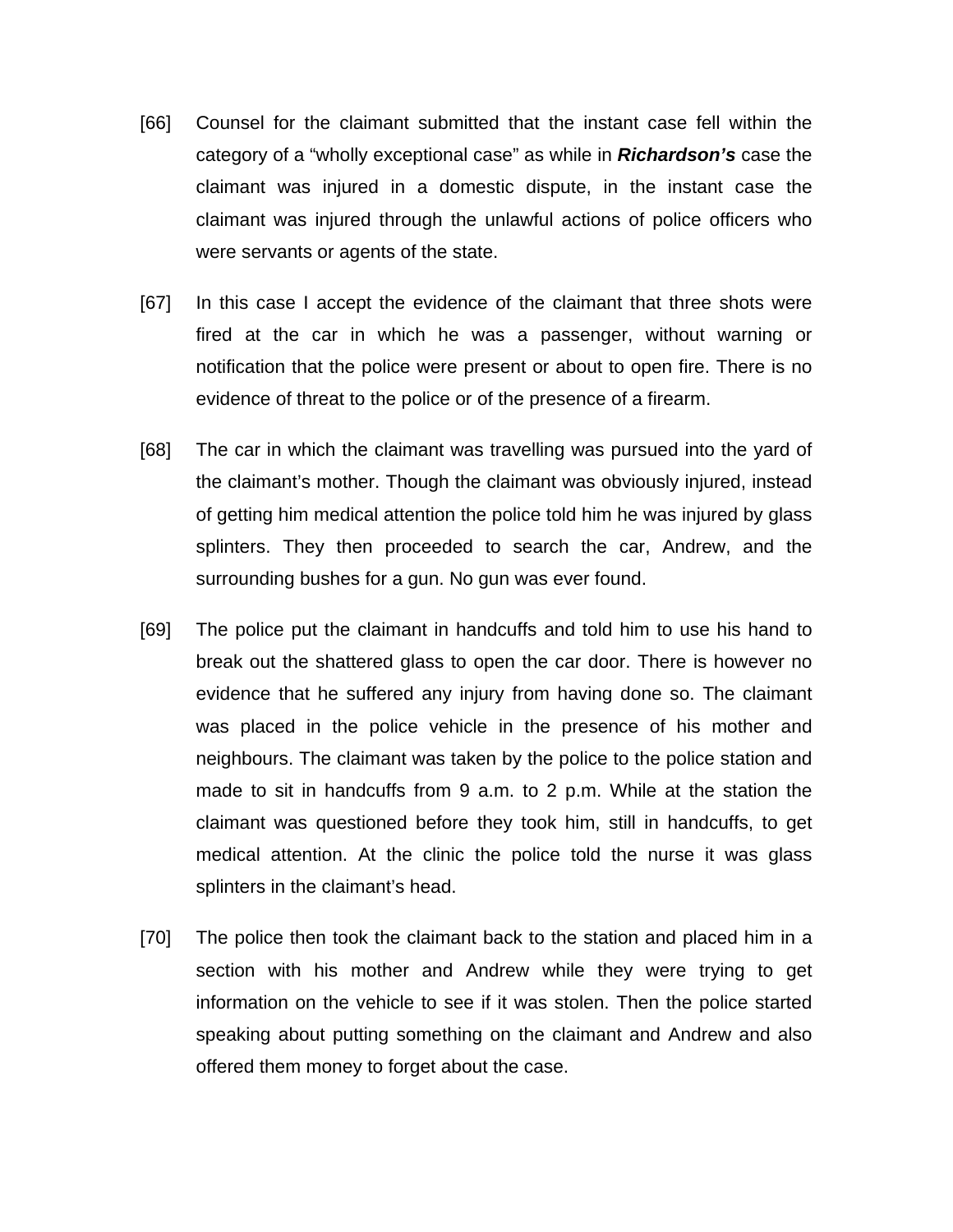- [71] Those facts I find contain aggravating features which constitute exceptional circumstances justifying the award of aggravated damages. Counsel for the claimant submitted that a sum on \$4,000,000.00 would be appropriate for the award of aggravated damages. No cases were however cited to justify that quantum. On the other hand, a number of cases were cited by counsel for the defendant on the question of the appropriate quantum, if such damages were to be awarded.
- [72] The *Maxwell Russell* case reviewed in detail at paragraph 42 (a) was said to be more serious than the instant case. The sum of \$200,000 awarded for aggravated damages updated to \$284,254.61(April 2011) and \$334,840.87 (June 2013). Counsel submitted that the appropriate award in this case should be \$100,000 which updates to \$117,796.11 (June 2013). Counsel also submitted that the *Desmond Prescott* case, reviewed at paragraph 42 (b), had more serious aggravating features than the instant case. The sum of \$150,000 was awarded for aggravated damages which updates to \$203,966.35 (April 2011) and \$240,264.42 (June 2013). This case counsel also submitted pointed to the sum of \$100,000 (which updated at June 2013 is \$117,796.11), being awarded for aggravated damages.
- [73] Though it does not appear that the *Richardson v Howie* case was cited in the *Maxwell Russell* and *Desmond Prescott* cases, I am satisfied their facts would satisfy the test outlined in that case. In any event *Richardson v Howie* is merely persuasive not binding authority.
- [74] Having considered the submissions I find that the aggravating factors in the *Maxwell Russell* were greater than those in *Desmond Prescott* and that the aggravating factors in both those cases were somewhat more serious than those in the instant case. The aggravating factors were however of some significance in the instant case and accordingly an award of **\$225,000** for aggravated damages I consider appropriate.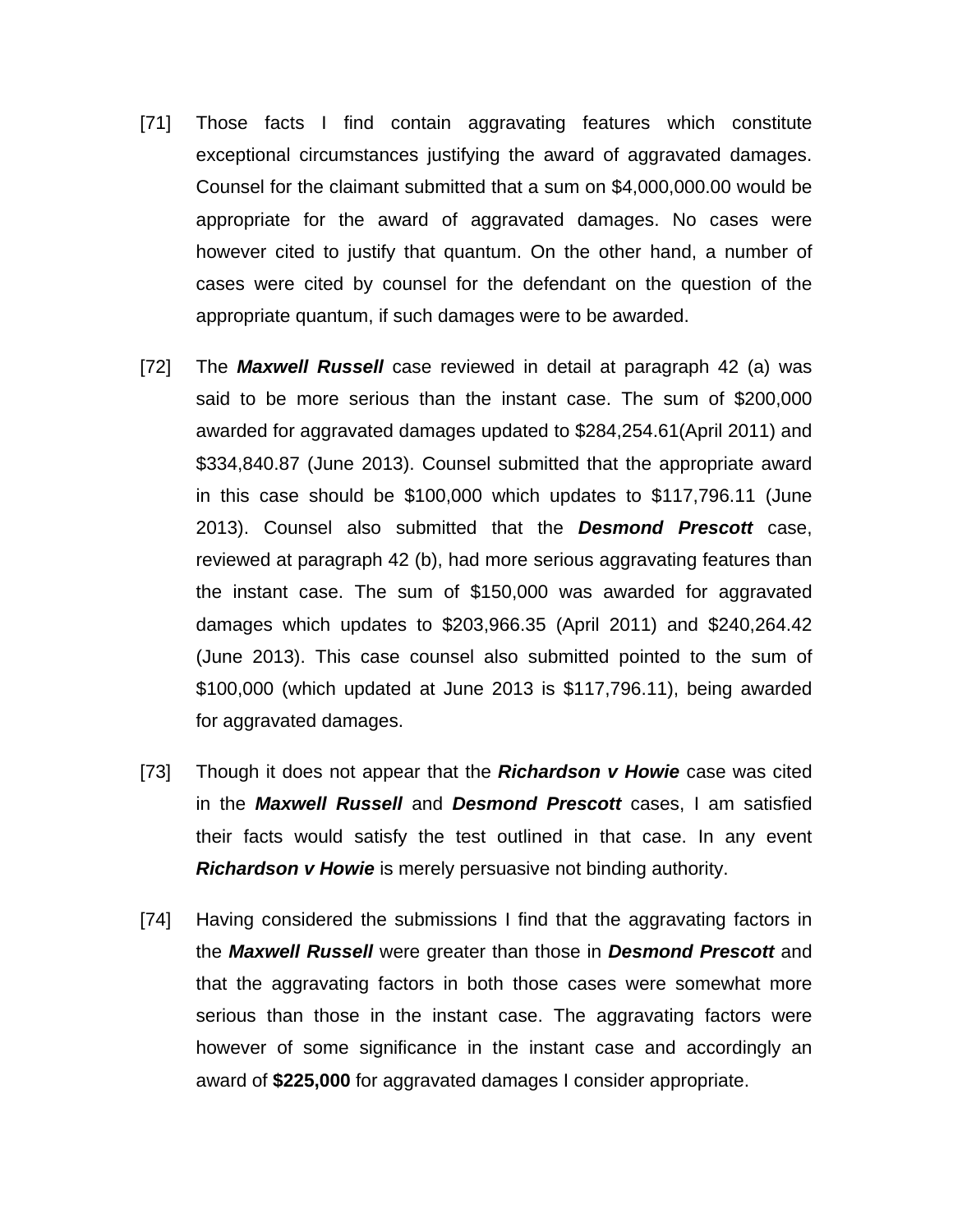#### **EXEMPLARY DAMAGES**

### [75] In *Thompson v Commissioner of Police of the Metropolis* at page 775-

776 Lord Woolf MR in outlining the guidance that should be given to juries said that:

[T]he jury should be told in a case where exemplary damages are claimed and the judge considers that there is evidence to support such a claim, that though it is not normally possible to award damages with the *object* of punishing the defendant, exceptionally this is possible where there has been conduct, including oppressive or arbitrary behaviour, by police officers which deserves the exceptional remedy of exemplary damages. It should be explained to the jury: (a) that if the jury are awarding aggravated damages these damages will have already provided compensation for the injury suffered by the plaintiff as a result of the oppressive and insulting behaviour of the police officer and, inevitably, a measure of punishment from the defendant's point of view; (b) that exemplary damages should be awarded if, but only if, they consider that the compensation awarded by way of basic and aggravated damages is in the circumstances an inadequate punishment for the defendants; (c) that an award of exemplary damages is in effect a windfall for the plaintiff and, where damages will be payable out of police funds, the sum awarded may not be available to be expended by the police in a way which would benefit the public (this guidance would not be appropriate if the claim were to be met by insurers); and (d) that the sum awarded by way of exemplary damages should be sufficient to mark the jury's disapproval of the oppressive or arbitrary behaviour but should be no more than is required for this purpose.

- [76] In *Keith Bent et al v The Attorney General of Jamaica* Suit No. 1998B330 (December 19, 2006) Brooks J considered that the unlawful pointing of a gun by the police at the head of the claimant was "outrageous, arrogant and cynical conduct" which merited an award for exemplary damages (see page 14). The sum awarded was \$100,000.
- [77] In *Maxwell Russell* Mangatal J at paragraph 26 referred to *Keith Bent,* then at paragraph 27 noted that *"It seems tolerably clear that shooting a*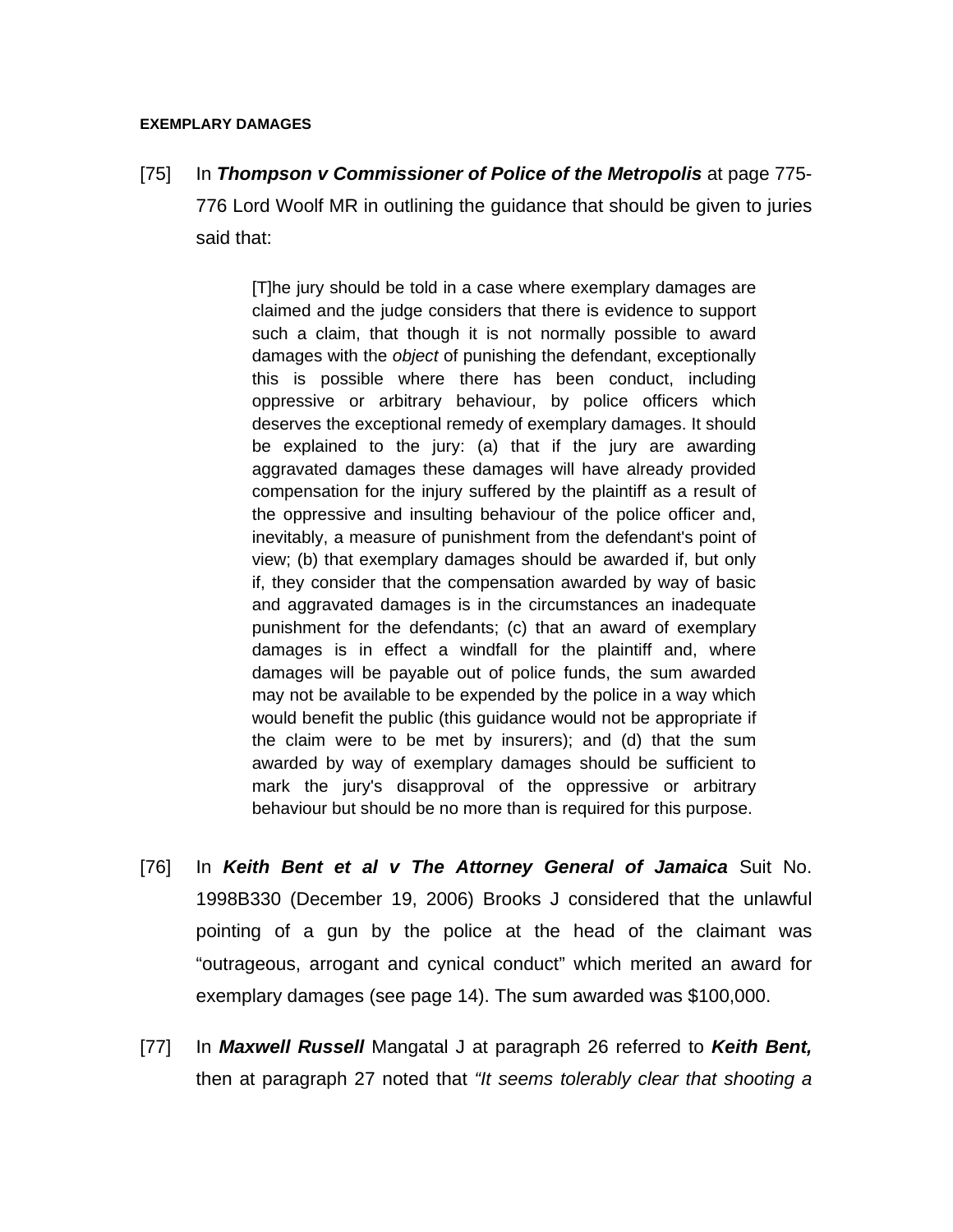*man in the back should be regarded as even more outrageous conduct than simply pointing a firearm at his head"*. The learned judge then awarded \$400,000 for exemplary damages.

- [78] In the earlier case of *Attorney General v Maurice Francis* SCCA 13/95 (March 26, 1999), an extract of which is included at **Khan** Vol 5 p. 300, the sum of \$100,000 for exemplary damages was awarded on appeal, a reduction from \$3,500,000 awarded by the trial judge. In that case the respondent was shot and seriously injured in the back by the police while walking through a shortcut.
- [79] Counsel for the defendant submitted that exemplary damages should not be awarded as the conduct of the police was not malicious and there was no evidence that they knew the claimant before or that he was in the vehicle. Further, counsel for the defendant cited three cases which highlight that the goal of exemplary damages being punishment, that purpose is not achieved where, through vicarious liability, the actual tortfeasor is not the one who is responsible to satisfy the award. See *Kuddus v Chief of Constable of Leicestershire* [2002] 2 AC 122 at paragraph 13; *S v the Attorney General* [2003) NZCA 149 at paragraphs 88, 123 and 124; and **Joseph Peeters v Canada** [1993] 108 DLR 4<sup>th</sup> 471.
- [80] In keeping with dicta of Lord Woolf MR on this same point in *Thompson's* case, in the passage cited above from pages 775-776, and also similar observations made by Sykes J in *Sharon Greenwood-Henry* (paragraph 24), Mangatal J in *Maxwell Russell* at paragraph 30 acknowledged the difficulty in justifying an award for exemplary damages where, *"the person responsible for meeting any award is not the wrongdoer, but his employer".* To address that difficulty Mangatal J noted at paragraph 31:

I am aware that there exist Force Orders for the Jamaica Constabulary Force pursuant to which the Attorney General's Department, after looking at the means of the offending police officer, may make a recommendation that the officer pay or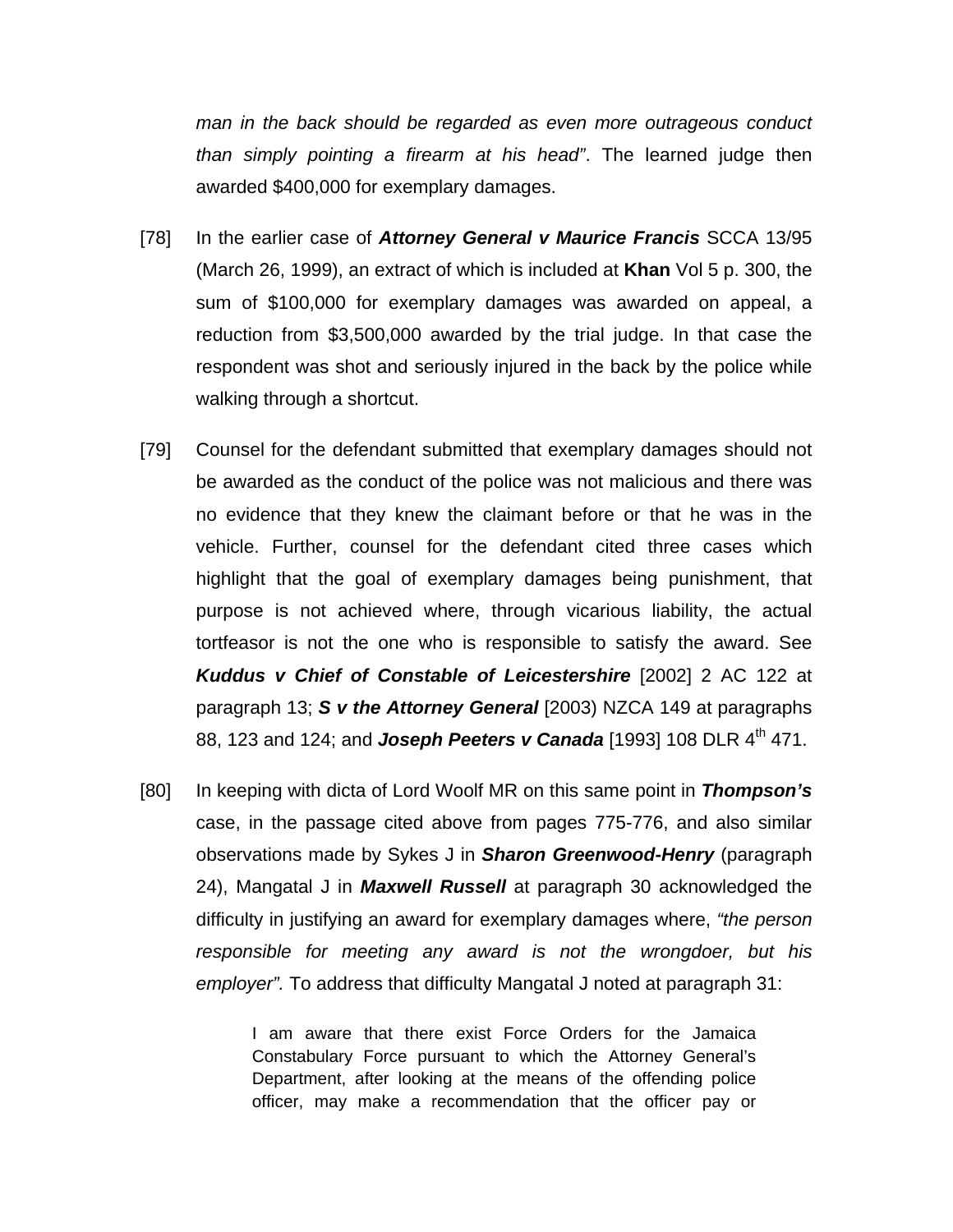contribute to the satisfaction of the Judgment. Assuming that the Second Defendant...is still a police officer, were such a recommendation to be made by the Attorney General's Department, it would go a long way in fulfilling the purpose of the Court's award of exemplary damages.

- [81] I would make a similar recommendation in this case having determined that this is an appropriate case for an award of exemplary damages. The award of compensatory damages, including aggravated damages does not adequately punish the police men involved for their outrageous conduct. In broad day light with no indication of the police being under threat, they open fire on a private vehicle in which the claimant was a passenger. The claimant was injured, but thankfully not fatally. The result could have been much worse. Such behaviour should be deterred. By way of the Force Orders, if the relevant officers are still members of the Jamaica Constabulary Force and the Office of the Attorney General sees it fit to make the necessary recommendation after assessing all the circumstances, the deterrent effect can be achieved.
- [82] Awards of exemplary damages by their very nature are not upgradable. However, bearing in mind the sums awarded relative to the facts in the various cases reviewed I find the appropriate award for exemplary damages should be **\$300,000**.

#### **VINDICATORY DAMAGES**

- [83] The claimant alleges that he was detained by the police without them having any reasonable and/or probable cause, in direct violation of section 16(1) of Part 3 of the Constitution of Jamaica. Further, that the police's conduct also amounted to inhuman and degrading treatment and punishment, contrary to section 17 of Part 3 of the Constitution of Jamaica.
- [84] Counsel for the defendant countered that there was no evidence before the court of any constitutional breach, that the claimant was subjected to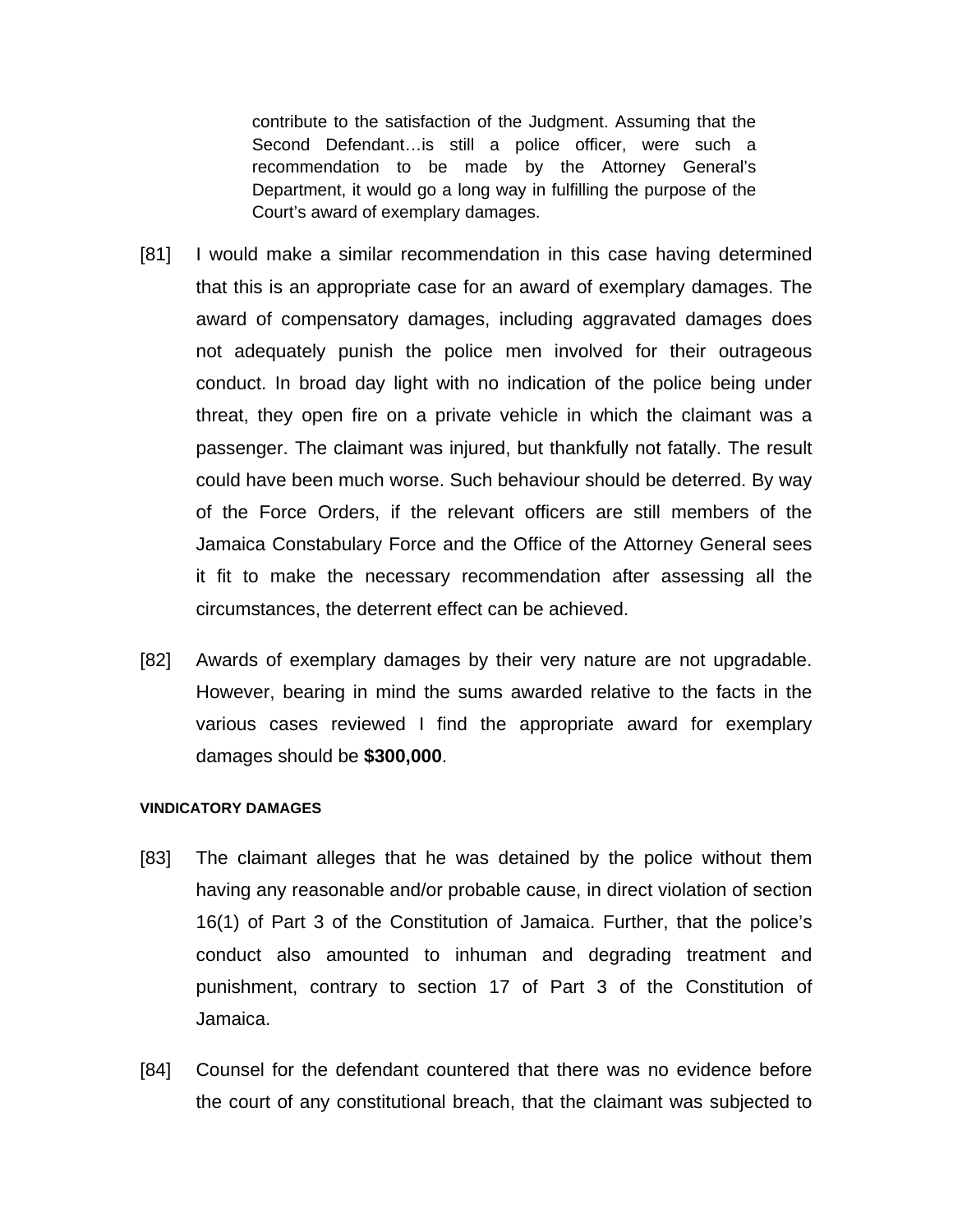"degrading treatment" or that the claimant was *"deprived of his right to carry on his life free from executive interference, mistreatment and oppression"*.

- [85] Counsel further relied on the proviso to section  $25(2)^1$  of the Constitution which precludes the Court from exercising its jurisdiction, if it is satisfied that adequate means of redress for the contravention alleged are available to the claimant.
- [86] In Jamaica, the ability of the court to make an award for vindicatory damages was first recognized in *Sharon Greenwood Henry.* Sykes J indicated that there were ample facts to support such an award as the claimant was denied sleep and meals, was given a laxative without her consent and was subject to an unlawful body cavity search. The learned judge indicated that those acts were contrary to section 17(1) of the Constitution of Jamaica and noted critically that, *"None of these acts properly falls under the torts of false imprisonment, assault and battery, except possibly the unlawful search."* No such damages were however awarded as a claim for vindicatory damages had not been pleaded.
- [87] In *Fuller v The Attorney General* SCCA 91/95 (October 16, 1998) the Court of Appeal awarded damages for constitutional redress in a context where Mr. Agana Barrett lost his life due to the inhuman conditions in which he and others were held in detention.
- [88] In *Nicole-Ann Fullerton v The Attorney General* 2010HCV1556 (March 25, 2011) the claimant was unlawfully detained at the airport in full humiliating view of the public, prevented from leaving the island, taken to a police station and detained overnight. She was placed in a small dark cold cell where she had to sleep on newspaper and use a stick to operate

 $\overline{a}$ 

<sup>&</sup>lt;sup>1</sup> The facts of this case occurred before the amendment to the Constitution to include the new Charter of Rights. Under the new Charter section 19(4) which replaced the proviso to section 25(2) is more permissive allowing the court to award damages for constitutional breaches even if there are other adequate means of redress.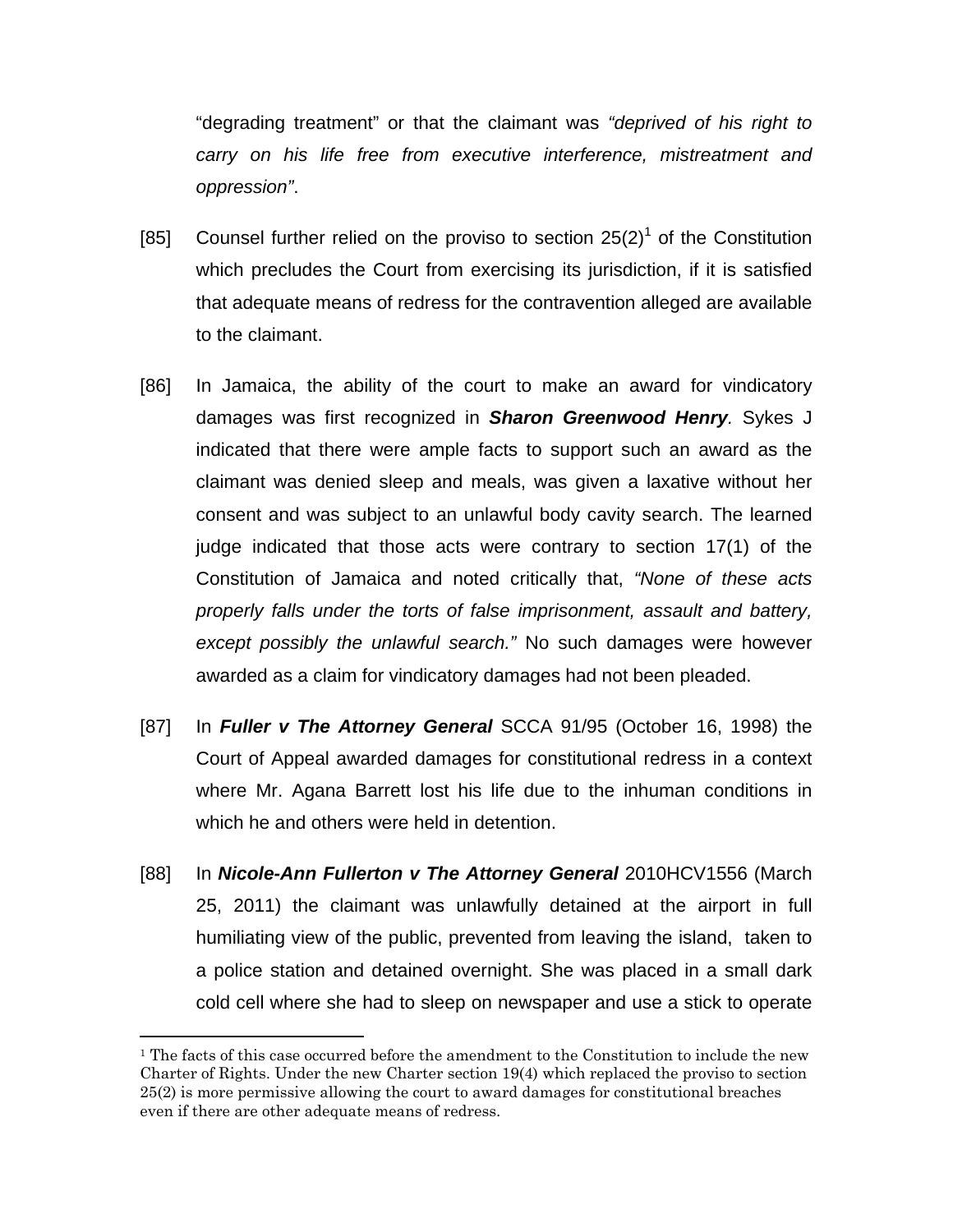the filthy bathroom that was available. She was taken to court the following day and then released. Subsequently her conviction was overturned but she was still unlawfully detained for 2 hours after the Court of Appeal quashed her conviction. In her analysis P. Williams J cited two cases from the Judicial Committee of the Privy Council. *Siewchand Ramanoop v The Attorney General of Trinidad and Tobago* (2005) 66 WIR 334 and *Tamara Merson v Drexel Cartwright and the Attorney General* (2005) 67 WIR 17.

- [89] In *Siewchand Ramanoop* the claimant was accosted at his home by a policeman and severely beaten and cursed while he was dressed only in his underwear. He was then allowed to dress, though not properly handcuffed and taken to the police station suffering further beating en route. At the station while still handcuffed his head was hit into a wall which caused blood to gush from it immediately. He was then handcuffed to an iron bar and then rum was poured over the wound causing it to burn and blood and rum to run into his eyes. He was taken to the shower and soaked and spun around by the said police officer until he was dizzy. He was later forced to sign a document, as if he did not, he was told he would not have been allowed to leave the station and he feared suffering further beating. In these circumstances the Board indicated that the case should be remitted for a judge to determine whether damages for constitutional redress were appropriate.
- [90] In *Tamara Merson* the Board adopted the finding of the courts below that the *"police had behaved in a callous, unfeeling, high-handed, insulting and malicious and oppressive manner both with respect to the arrest and false imprisonment as well as the malicious prosecution…"*. The malicious prosecution was on the basis that the police falsely alleged offences against her to justify her arrest, the sole reason for which was to force her father who had been named in the search warrant to return to the Bahamas. Such conduct the learned trial judge described as a "Gestapo-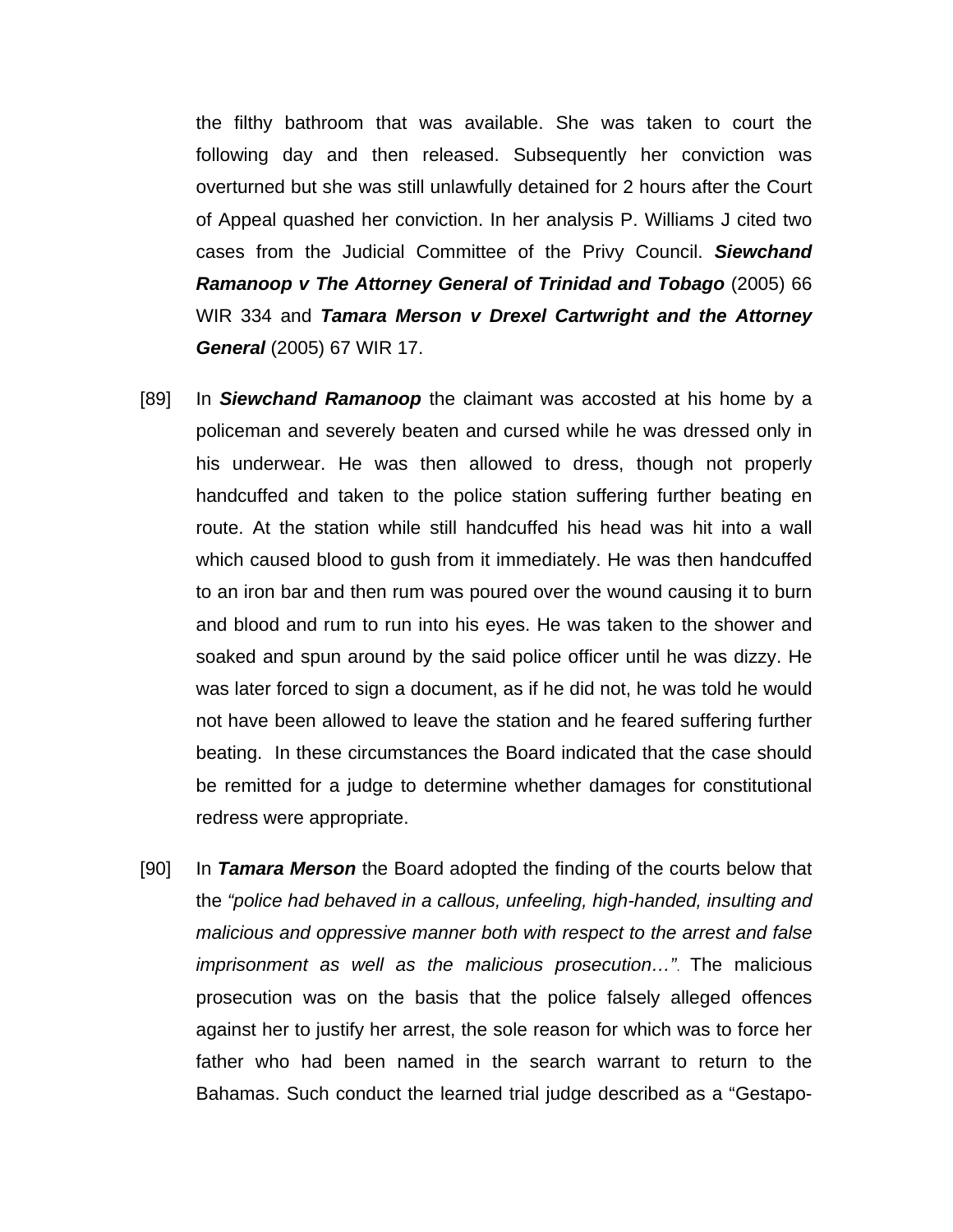type tactic". Among the indignities to which Ms. Merson was subject which would not have constituted any of the nominate torts were a) the refusal by the police to allow her to change her clothes (b) the threat that if she were not out of the bathroom in two minutes they would kick down the door (c) restrictions on her ability to use the bathroom at the police station and (d) refusal to allow her to take her medication.

[91] In *Tamara Merson* at paragraph 18, relying on dicta in paragraph 25 of the judgment in *Siewchand Ramanoop,* it was noted that constitutional redress should only be claimed where the facts make that course appropriate. Where constitutional redress was appropriate the Board highlighted that:

> [T]he nature of the damages awarded may be compensatory but should always be vindicatory and accordingly the damages may, in an appropriate case exceed a purely compensatory amount.

- [92] Regarding *Tamara Merson* Williams J in *Nicole-Ann Fullerton* noted that despite the fact that many of the things done to Ms. Merson were ingredients of particular torts, (though there was not a complete overlap), that did not prevent an award for constitutional redress. At paragraph 20 the Board said, *"There can be no objection, on the facts of this case, to an award to Ms. Merson both of damages for nominate torts and of vindicatory damages for the infringement of her constitutional right."*
- [93] In determining the amount to be awarded Williams J indicated guidance was accepted from the comments at paragraph 18 where the Board continued from the end of the earlier quotation to say:

The purpose of a vindicatory award is not a punitive purpose. It is not to teach the executive not to misbehave. The purpose is to vindicate the right of the complaint whether a citizen or a visitor, to carry on his or her life in the Bahamas free from unjustified executive interference mistreatment or oppression. The sum appropriate to achieve this purpose will depend upon the nature of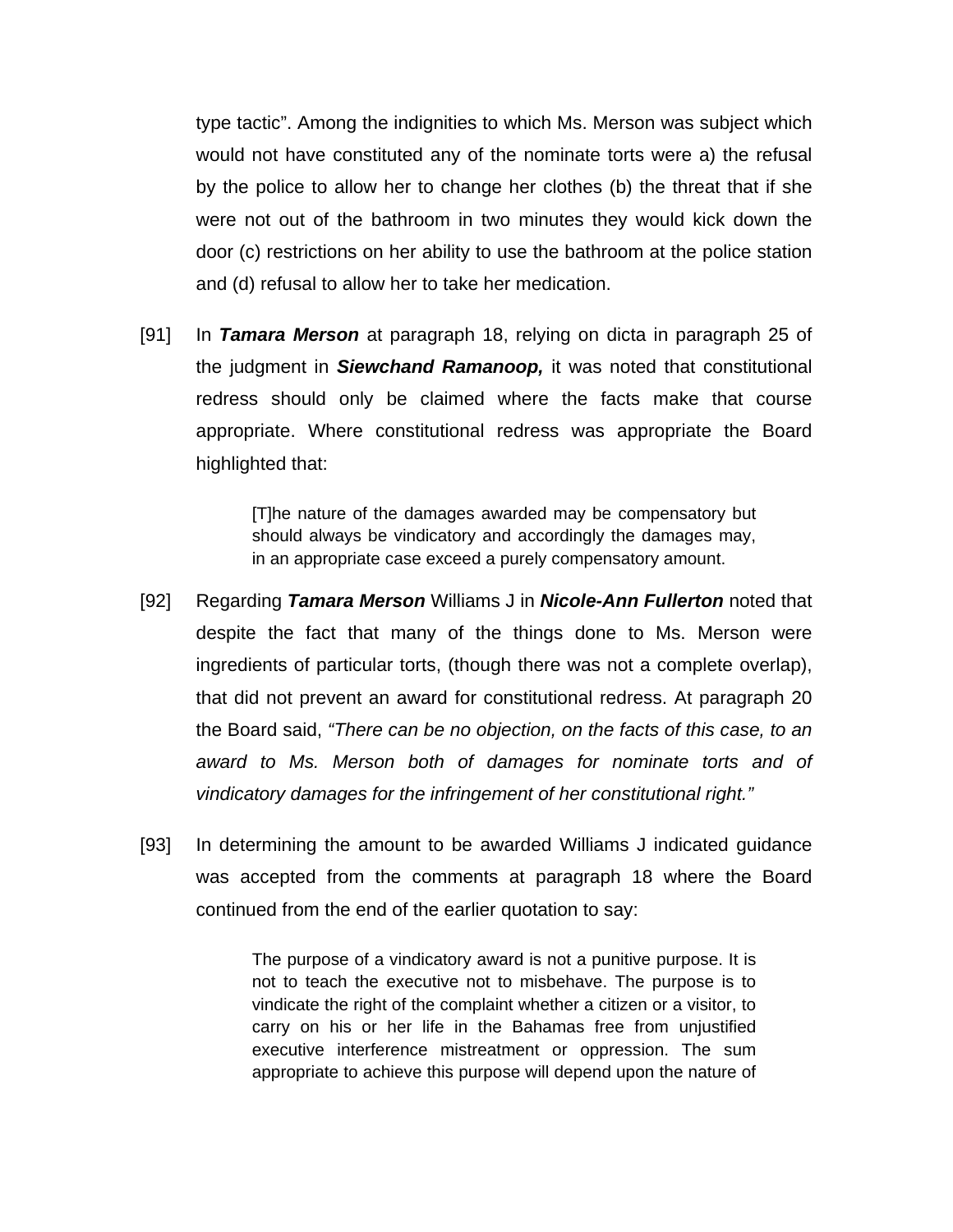the particular infringement and the circumstances relating to that infringement. It will be a sum at the discretion of the trial Judge.

- [94] In the circumstances of the *Fullerton* case Williams J awarded \$1,000,000. Of great significance however, was the fact that the learned judge did not consider it appropriate to make any separate award for either aggravated or exemplary damages.
- [95] On the other hand in *Desmond Prescott* Cambell J while making an award for aggravated damages declined to make any award for breach of the claimant's constitutional rights.
- [96] From the above review it is clear that, whether or not the conduct complained of constitutes ingredients of nominate torts for which the claimant has received separate compensation, vindicatory damages may be awarded, if pleaded. However, having carefully examined the cases cited and the circumstances of the instant case I am of the considered view that the awards for basic, aggravated and exemplary damages, adequately compensate the claimant for the impugned conduct of the police officers. Accordingly, an award for vindicatory damages is not required. I therefore decline to make any award under this head of damages.

## **DISPOSITION**

[97] I therefore make the following order:

#### **ORDER**

| (a) | <b>Special Damages</b>  | \$139,060.90   |
|-----|-------------------------|----------------|
| (b) | <b>General Damages:</b> |                |
|     | (1) Assault and Battery | \$1,000,000.00 |
|     | PTSD                    | \$500,000.00   |